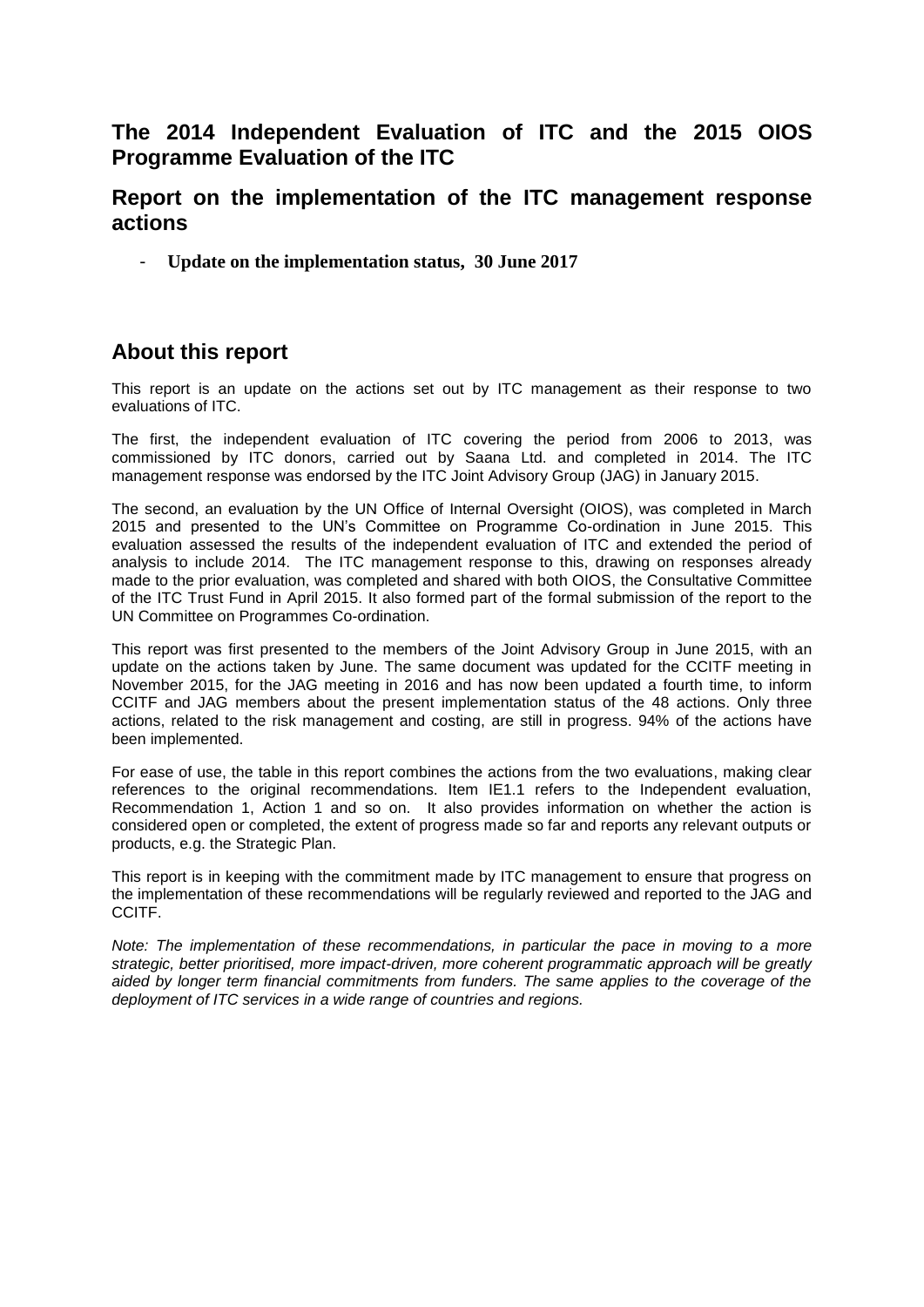# **STRATEGIC RECOMMENDATION 1:**

*Move to a strategic base for supporting and deploying ITC's unique strengths in the global Aid for Trade effort.*

- *The six clustered focus areas in the current ITC Operational Plan and Case for Support should be provided with substantial longer-term financial support (5 year minimum) and should be developed and deployed by ITC in genuinely strategic ways for a wide range of countries and regions.*
- *De-emphasize ambitions for conventional country programmes, in favour of capitalizing on proven ITC strengths globally and regionally.*

## *Recommended Actions to ITC's Management:*

- Use a small high-level programme-development and support unit, made up of experienced operational officers, to flesh out 6-10 year strategic programmes and longer*term support under the clusters, in pro-active dialogue with potential beneficiaries, operational staff and donors.*
- *Task this unit with reporting in one year to management and JAG on initial experience, including lessons for the responsibilities and working relationships of technical and geographical units, any suggested pruning of non-strategic services or products, and possible structural or other implications.*
- *Do not accept shorter-term, one-off projects that do not capitalize on ITC's potential contributions, but instead detract from its strategic effectiveness.*

| <b>Action ID</b> | <b>Action</b>                                                                                                                                                                                                                                                                                                                                                                   | <b>Status</b> | <b>Responsible</b><br>parties               | <b>Target</b><br>completion<br>date | <b>Means</b> of<br>verification    | <b>Comment</b> |
|------------------|---------------------------------------------------------------------------------------------------------------------------------------------------------------------------------------------------------------------------------------------------------------------------------------------------------------------------------------------------------------------------------|---------------|---------------------------------------------|-------------------------------------|------------------------------------|----------------|
| <b>IE1.1</b>     | Strategic Plan: The new Strategic Plan<br>2015-2017 has articulated ITC's unique<br>strengths and cemented its strategy<br>around the six focus areas. It reinforces<br>ITC's key role in the Aid for Trade<br>landscape. The focus areas are<br>underpinned by a programmatic<br>approach which aims to clarify the ITC<br>portfolio and align it with its strategic<br>goals. |               | <b>SPPG</b>                                 | Done                                | Strategic Plan<br>2015-17          |                |
| IE1.2            | Theory of change: ITC has also<br>developed an intervention logic that<br>further details the corresponding<br>theories of change that ITC deploys as<br>set out in the Strategic Plan.                                                                                                                                                                                         |               | SPPG with<br>input from<br><b>Divisions</b> | Done                                | "One ITC"<br>Intervention<br>Logic |                |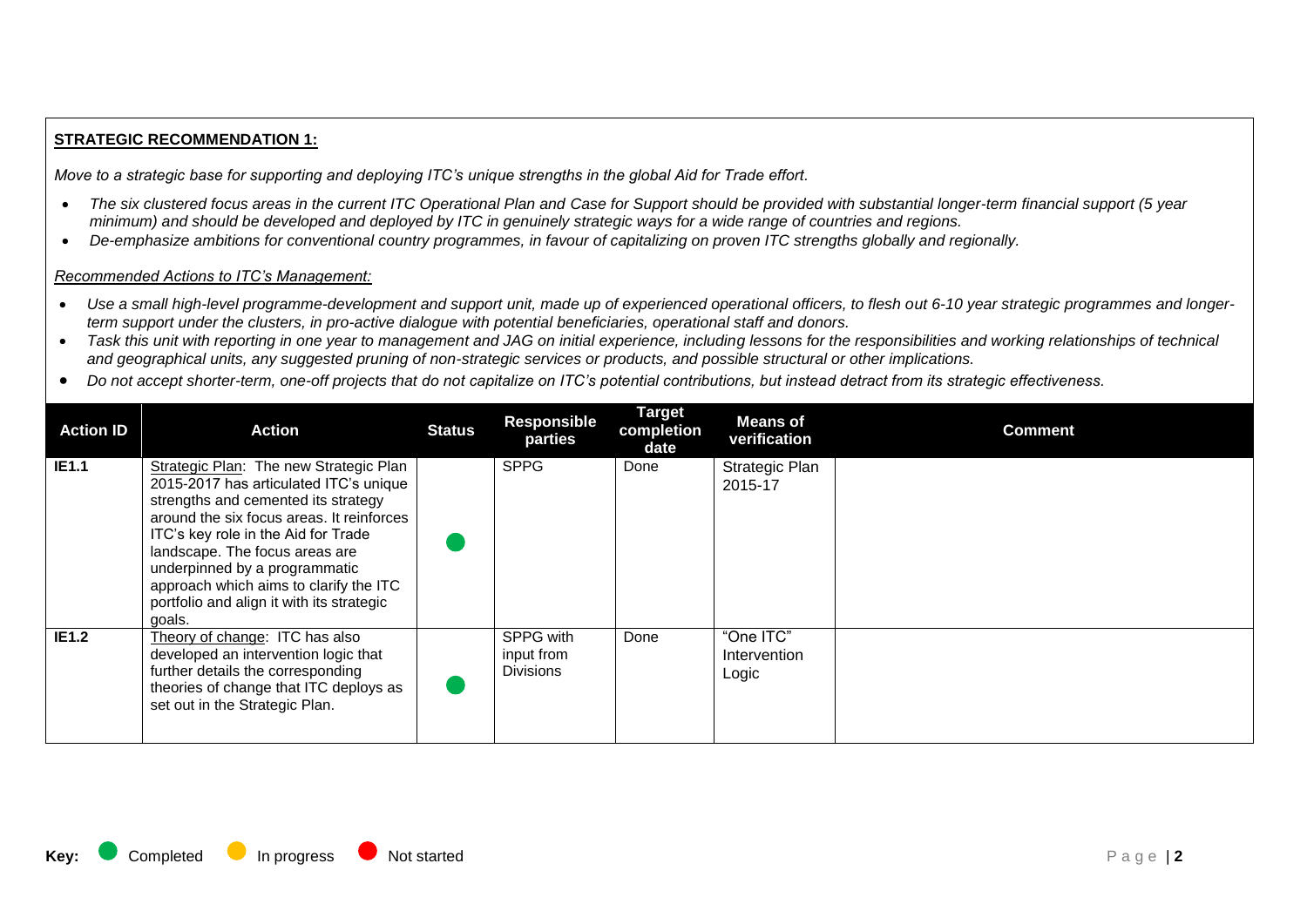| <b>Action ID</b>          | <b>Action</b>                                                                                                                                                                                                                                                                                                                                                                                                                                                                                                                                                                                                                                                                                                                                                     | <b>Status</b> | <b>Responsible</b><br>parties | <b>Target</b><br>completion<br>date | <b>Means of</b><br>verification                     | <b>Comment</b>                                                                                                                                                                                                                                                                                                                                                                                                                                                                                                                                                                                                                                                                                                                                                                                                                                                                                                                                                                                                                                                                                                                     |
|---------------------------|-------------------------------------------------------------------------------------------------------------------------------------------------------------------------------------------------------------------------------------------------------------------------------------------------------------------------------------------------------------------------------------------------------------------------------------------------------------------------------------------------------------------------------------------------------------------------------------------------------------------------------------------------------------------------------------------------------------------------------------------------------------------|---------------|-------------------------------|-------------------------------------|-----------------------------------------------------|------------------------------------------------------------------------------------------------------------------------------------------------------------------------------------------------------------------------------------------------------------------------------------------------------------------------------------------------------------------------------------------------------------------------------------------------------------------------------------------------------------------------------------------------------------------------------------------------------------------------------------------------------------------------------------------------------------------------------------------------------------------------------------------------------------------------------------------------------------------------------------------------------------------------------------------------------------------------------------------------------------------------------------------------------------------------------------------------------------------------------------|
| IE1.3 &<br><b>OIOS5.5</b> | Programmatic Approach: Under each<br>of the six focus areas relevant<br>programmes will be developed. ITC's<br>programmatic approach will include an<br>intervention logic that analyses and<br>organizes current ITC services into a<br>logical and coherent sequence,<br>identifying needs for improvement and<br>innovation, as well as gaps to be<br>addressed for each programme. This<br>will determine standard success criteria<br>attributable to activities delivered by<br>ITC Sections at each step of<br>beneficiaries' change process, and<br>support evaluations of the impact of<br>ITC's interventions on the ground. It<br>will also include the introduction of<br>programme management standards<br>such as programme boards and<br>sponsors. |               | <b>DBIS, DMD</b><br>and DCP   | H <sub>2</sub> 2015                 | Programme<br>documents                              | ITC is advancing in the intervention logic for each one of the<br>programmes within the 6 focus areas. Internal task forces<br>have been set up for each programme and there is ongoing<br>dialogue with interested members to ensure relevant<br>suggestions are incorporated.<br>Status update:<br>23 June to 12 November 2015:<br>The goal and scope of each of the 15 programmes has been<br>approved by ITC management, and a number of programme<br>development tasks are currently in progress. Key among the<br>tasks is the development of theories of change (ToCs).<br>Drafts have been developed for all programmes and are in<br>the process of being validated through an inclusive<br>consultative process.<br>12 November 2015 to 10 June 2016:<br>ToCs and Programme Document drafts have been<br>developed for all programmes and are in the process of<br>being validated, with 8 already having received full SMC<br>approval. Standard success criteria that can be aggregated<br>across programmes were specified. Communication<br>materials on the programmes will be developed over the<br>coming months. |
| IE1.4                     | Catalogue of ITC Products and<br>Services: It will focus on areas where<br>ITC has greater value added and<br>discontinue in the areas with lesser<br>comparative advantage. The<br>programmatic approach and he<br>catalogue will ensure better<br>prioritisation, fewer 'shorter-term, one-<br>off projects', and ultimately, greater<br>impact                                                                                                                                                                                                                                                                                                                                                                                                                 |               | <b>SPPG</b>                   | H1 2015                             | Catalogue of<br><b>ITC Products</b><br>and Services | Catalogue under preparation, in parallel with the<br>programmatic approach.<br>Status update:<br>23 June to 12 November 2015:<br>A catalogue of ITC products and services is developed.<br>12 November 2015 to 10 June 2016:<br>The catalogue is available on ITC's website:<br>http://www.intracen.org/itc/about/mission-and-objectives/                                                                                                                                                                                                                                                                                                                                                                                                                                                                                                                                                                                                                                                                                                                                                                                          |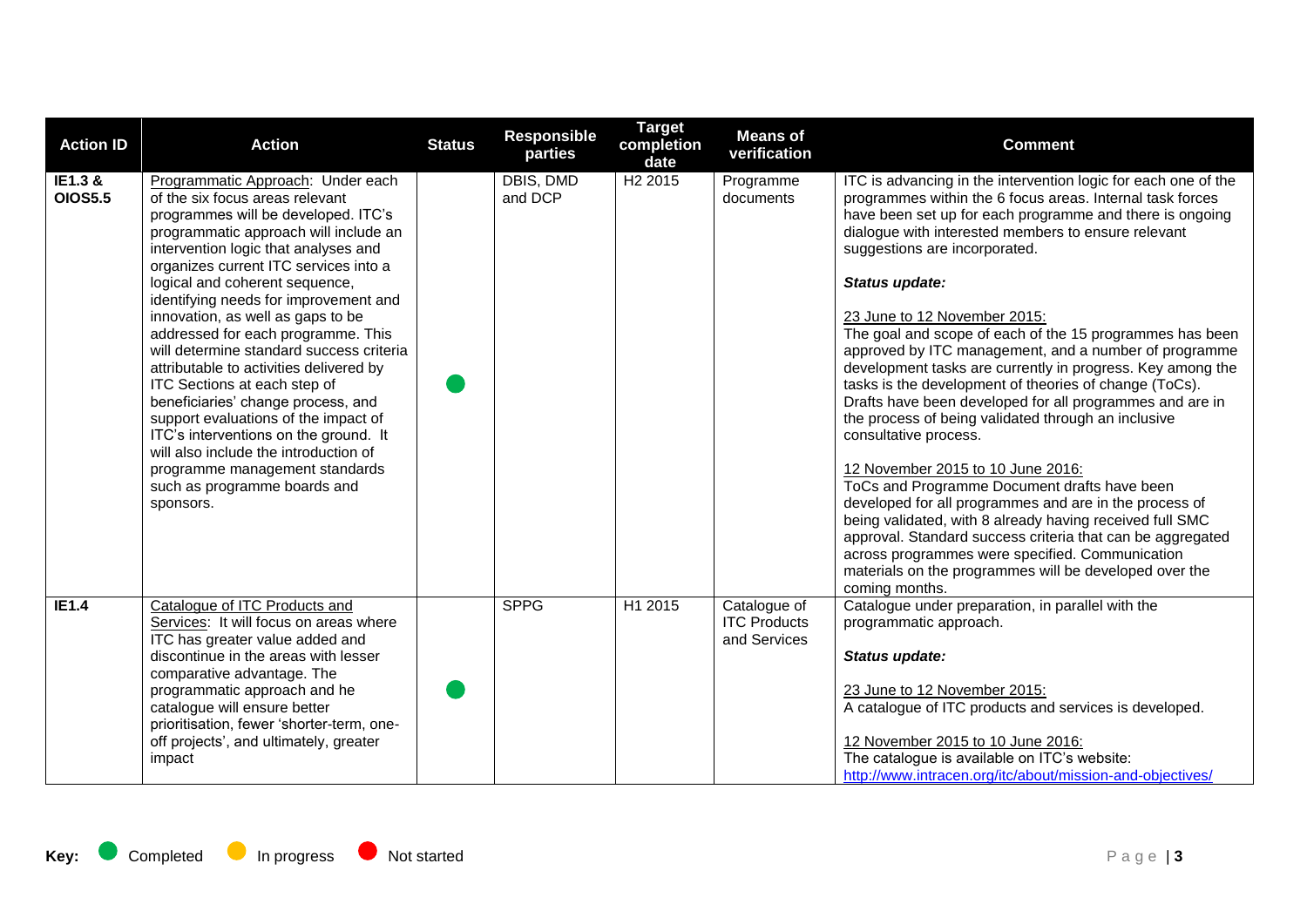| <b>Action ID</b>          | <b>Action</b>                                                                                                                                                                                                                 | <b>Status</b> | <b>Responsible</b><br>parties | <b>Target</b><br>completion<br>date | <b>Means of</b><br>verification                                        | <b>Comment</b>                                                                                                                                                                                                                                                                                                                                                                                                                                                                                                                           |
|---------------------------|-------------------------------------------------------------------------------------------------------------------------------------------------------------------------------------------------------------------------------|---------------|-------------------------------|-------------------------------------|------------------------------------------------------------------------|------------------------------------------------------------------------------------------------------------------------------------------------------------------------------------------------------------------------------------------------------------------------------------------------------------------------------------------------------------------------------------------------------------------------------------------------------------------------------------------------------------------------------------------|
| IE1.5                     | Programme Development: A task force<br>will be set up charged with programme<br>project design to ensure coherence<br>and efficiency.                                                                                         |               | $\overline{TC}$<br>Management | Done                                | Setting up of<br>task force with<br>objectives and<br>success criteria | 10 June 2016 to 19 May 2017<br>After the development of the ITC programmes (see IE.1.4, and<br>as part of the organisational re-alignment (November 2016) a<br>Project Design Task Force was instituted                                                                                                                                                                                                                                                                                                                                  |
| IE1.6 &<br><b>OIOS3.2</b> | Annual Operational Plan: The goals<br>outlined in the Strategic plan will be<br>implemented via Annual Operational<br>Plans. The implementation and<br>accomplishments will be reported to<br>members through Annual Reports. |               | OED and DPS                   | H <sub>2</sub> 2017                 | Annual<br>Operational<br>Plans<br><b>Annual Reports</b>                | 2015 Operational Plan completed and circulated to members in<br>Q1. 2014 Annual Report completed and will be discussed at the<br>2015 JAG.<br>From 2015 the annual planning process will include a portfolio<br>review.<br>Status update:<br>23 June to 1 November 2015:<br>Operational Plan 2016, aligned with the Strategic Plan, is under<br>development and on track to be delivered in 2016. This has<br>been informed by a portfolio review.<br>2015 Annual Report to be completed in Q1 2016                                      |
|                           |                                                                                                                                                                                                                               |               |                               |                                     |                                                                        | 12 November 2015 to 10 June 2016:<br>The Operational Plan 2016 and Annual Report 2015 were<br>developed and published. Reporting in the Annual Report<br>referred to the targets set in the Operational report. This<br>interlinked planning and reporting process has been<br>institutionalised and will be maintained. This action has been<br>integrated into ITC processes and is now a continuous practice.<br>10 June 2016 to 19 May 2017<br>The OP 2017 was published in February 2017, and the CCITF<br>Report 2016 in May 2017. |
| IE1.7 &<br><b>OIOS2.3</b> | Serving Country Needs: At the country<br>and regional level, each programme<br>within each of the six focus areas will<br>be adapted and customized into client-<br>focused integrated solutions.                             |               | <b>ITC</b><br>Management      | H <sub>2</sub> 2017                 | Programme<br>Plans                                                     | All country and regional interventions under design adapt ITC's<br>programmes to suit local needs.<br>Status update:<br>12 November 2015 to 10 June 2016:<br>Implemented and ensured through the participation of Country<br>Managers and country / regional target beneficiaries and<br>partners in the design and implementation of country and<br>regional level solutions. This action has been integrated into<br>ITC processes and is now a continuous practice.                                                                   |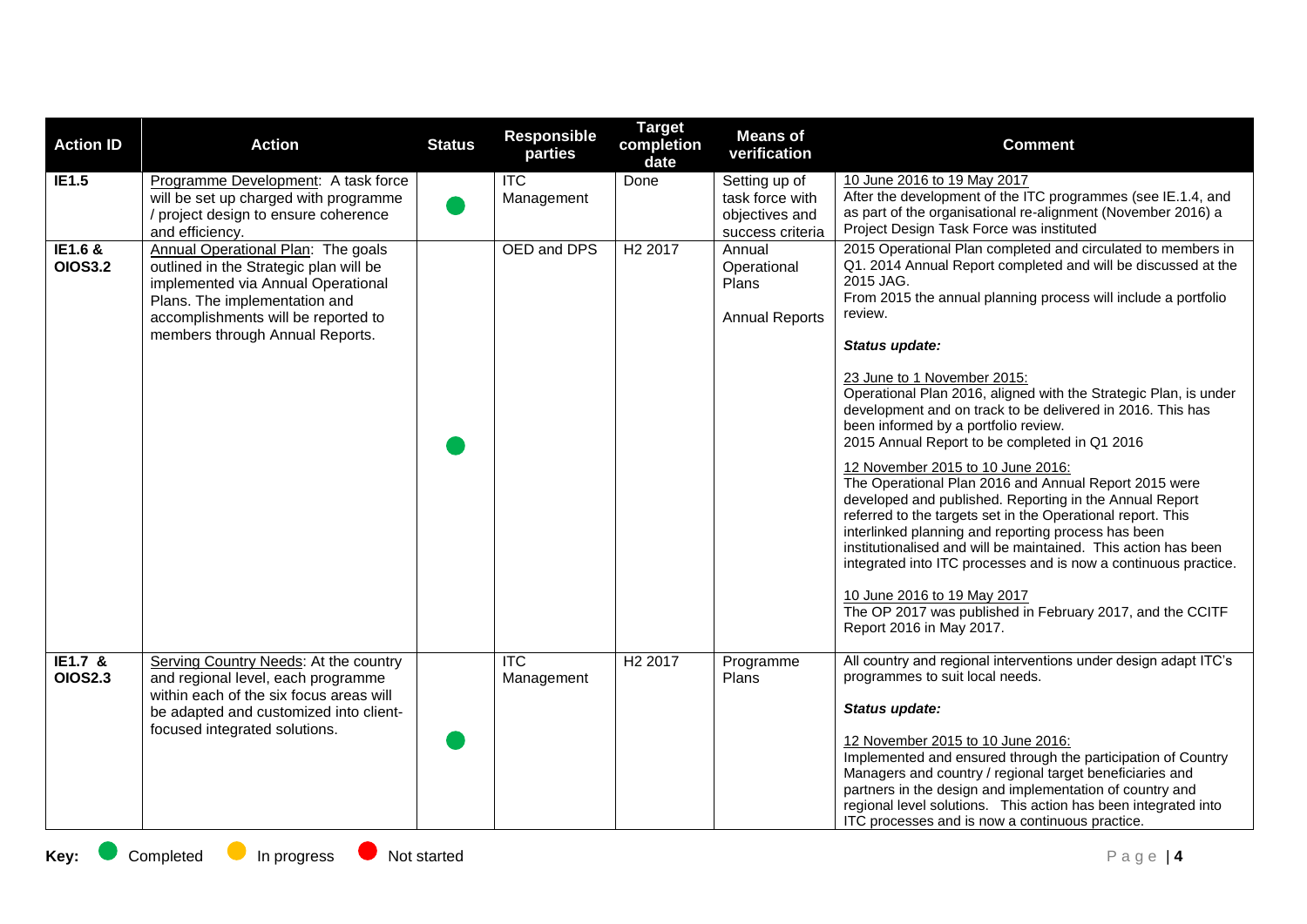### **STRATEGIC RECOMMENDATION 2:**

Protect and develop ITC's main and distinctive working assets: its special capacity to deal with the private sector in trade and its excellence in technical expertise and appropriate technical *assistance.*

#### *Recommended Actions to ITC's Management:*

- *Regularly maintain and use the new Client Relationship Management System as an essential pillar of ITC's private sector advantage and its worldwide network of clients and partners.*
- *Stage and phase further reforms and growth to existing and developing capacities to avoid overload and constant improvisation.*
- *Building on progress to date; rapidly finalize "good enough" systems of project cycle management, results-based management and reporting and knowledge management together with the other key challenges identified.*
- Resolve anomalies in management practice and in the status, recognition and deployment of the whole ITC workforce and managers. Build in the time, resources and incentives for proper *performance appraisal and staff development.*

| <b>Action ID</b>          | <b>Action</b>                                                                                                                                                                                                                                                                                                                                                                                                                   | <b>Status</b> | <b>Responsible</b><br>parties | <b>Target</b><br>completion<br>date                                                                     | <b>Means of</b><br>verification        | <b>Comment</b>                                                                                                                                                                                                                                                                                                                                                                                                                                                                                                                                                                                                                                                                                                                                                                                                                                                                                                                                                                                                                                                                                                                                                                                                                                                                                                                                                                                                                                                                                                                                                                                           |
|---------------------------|---------------------------------------------------------------------------------------------------------------------------------------------------------------------------------------------------------------------------------------------------------------------------------------------------------------------------------------------------------------------------------------------------------------------------------|---------------|-------------------------------|---------------------------------------------------------------------------------------------------------|----------------------------------------|----------------------------------------------------------------------------------------------------------------------------------------------------------------------------------------------------------------------------------------------------------------------------------------------------------------------------------------------------------------------------------------------------------------------------------------------------------------------------------------------------------------------------------------------------------------------------------------------------------------------------------------------------------------------------------------------------------------------------------------------------------------------------------------------------------------------------------------------------------------------------------------------------------------------------------------------------------------------------------------------------------------------------------------------------------------------------------------------------------------------------------------------------------------------------------------------------------------------------------------------------------------------------------------------------------------------------------------------------------------------------------------------------------------------------------------------------------------------------------------------------------------------------------------------------------------------------------------------------------|
| IE2.8 &<br><b>OIOS4.5</b> | Improvement in CRM: ITC will focus on<br>making CRM work even better:<br>workflows and processes to update<br>data will be established; new reports<br>will be enabled allowing better<br>management information; and<br>modifications will be made to enhance<br>core processes such as the Note for<br>File, and the scanning of business<br>cards. In addition definitions of what<br>constitutes a client will be reviewed. |               | <b>DMD</b>                    | Initial target<br>completion<br>date: H2<br>2015<br>Revised<br>target<br>completion<br>date: H2<br>2016 | CRM meeting<br>development<br>criteria | Further system improvements will be rolled out in September 2015,<br>in parallel with the release of CRM Dynamics update and the New<br>Project Portal.<br>Status update:<br>23 June to 12 November 2015:<br>Improvements to the CRM were rolled out in September 2015. They<br>have enabled the simplification of a number of processes and<br>workflows that will facilitate the use of the system, including the<br>preparation of Notes for File and entering account and contact<br>details. A new report enables project specific client data to be<br>collated and easily displayed. A business card scanning solution<br>has been implemented. In terms of client definition, data will be<br>included in the system for organizations that constitute entities with<br>which ITC has regular contact or may have the need to have<br>ongoing contact.<br>12 November 2015 to 10 June 2016:<br>User feedback was collected among ITC staff. While the system<br>works for some, there is room for improving the user-friendliness of<br>client data storage and retrieval further. This will be addressed in<br>Q3-4 2016.<br>10 June 2016 to 19 May 2017<br>Building on improvements completed by June 2016, definitions of<br>the different types of clients to be included in the CRM were re-<br>examined and confirmed, and defined categories assigned to each<br>type of client is included in the system. Microsoft, the software<br>provider of Dynamics CRM used by ITC, has indicated that they will<br>continue to enhance the system, including usability and search<br>capability. |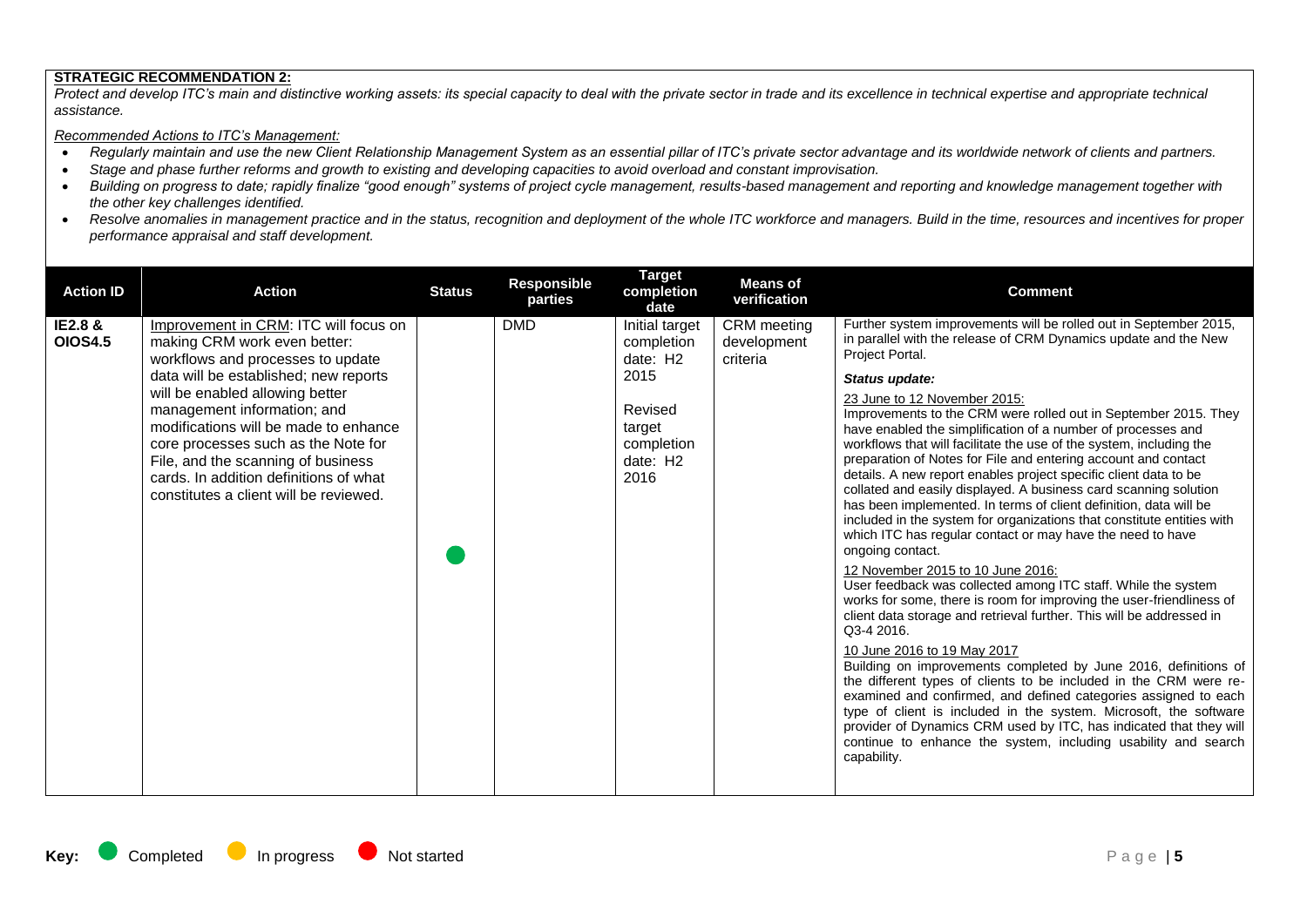| <b>Action ID</b>                                                           | <b>Action</b>                                                                                                                                                                                                                                                                                                                                                                                                                                                                                                                                                                                                                                                                                                                                                                                                                                | <b>Status</b> | <b>Responsible</b><br>parties | <b>Target</b><br>completion<br>date | <b>Means of</b><br>verification                          | <b>Comment</b>                                                                                                                                                                                                                                                                                                                                                                                                                                                                                                                                                                                                                                                                                                                                                                                                                                                                                                                                                                                                       |
|----------------------------------------------------------------------------|----------------------------------------------------------------------------------------------------------------------------------------------------------------------------------------------------------------------------------------------------------------------------------------------------------------------------------------------------------------------------------------------------------------------------------------------------------------------------------------------------------------------------------------------------------------------------------------------------------------------------------------------------------------------------------------------------------------------------------------------------------------------------------------------------------------------------------------------|---------------|-------------------------------|-------------------------------------|----------------------------------------------------------|----------------------------------------------------------------------------------------------------------------------------------------------------------------------------------------------------------------------------------------------------------------------------------------------------------------------------------------------------------------------------------------------------------------------------------------------------------------------------------------------------------------------------------------------------------------------------------------------------------------------------------------------------------------------------------------------------------------------------------------------------------------------------------------------------------------------------------------------------------------------------------------------------------------------------------------------------------------------------------------------------------------------|
| <b>IE2.9 &amp;</b><br>OIOS2.1 &<br><b>OIOS2.4 &amp;</b><br><b>OIOS 3.1</b> | Quality Control Process: Since 2012,<br>ITC has followed a quality control<br>process for all TRTA projects. This has<br>significantly raised the quality of project<br>development. Every project has a<br>logframe, which shows direct<br>contribution of that project to the overall<br>corporate goals. Since 2013 key<br>features of successful projects (risks,<br>exit strategies etc.) are systematically<br>considered. In 2014 the quality<br>assurance process was streamlined,<br>quality assurance was placed at the<br>heart of the Project Appraisal<br>Committee (PAC), core information<br>needs were redefined, and a scoring<br>system to grade proposals on their<br>quality was introduced.<br>The monitoring and evaluation plans of<br>new projects are assessed as part of<br>the project quality assurance process. |               | <b>OED</b>                    | Done                                | Communication<br>on quality<br>control process<br>at ITC | Project design templates and processes have been reviewed.<br>There may be need for future adjustments as a result of the<br>programmatic approach.<br>Status update:<br>23 June to 12 November 2015:<br>The New Project Portal (NPP), launched on 20 July 2015, fully<br>supports ITC's quality assurance process and ensures that<br>specified information requirements are systematically met in<br>each project phase. Project quality scores have improved,<br>supported by e-learning modules on project design. The NPP<br>also supports ITC's change control process, and ensures that<br>records of changes and reasons for change are systematically<br>documented.<br>12 November 2015 to 10 June 2016:<br>The annual statistics, gathered by the Project Appraisal<br>Committee (PAC) show that the project quality ratings have<br>improved. Over 80% of projects received ratings of 1 or two,<br>compared with 66% in 2014, while no project was rated 4 (worst<br>rating), compared with 6% in 2014. |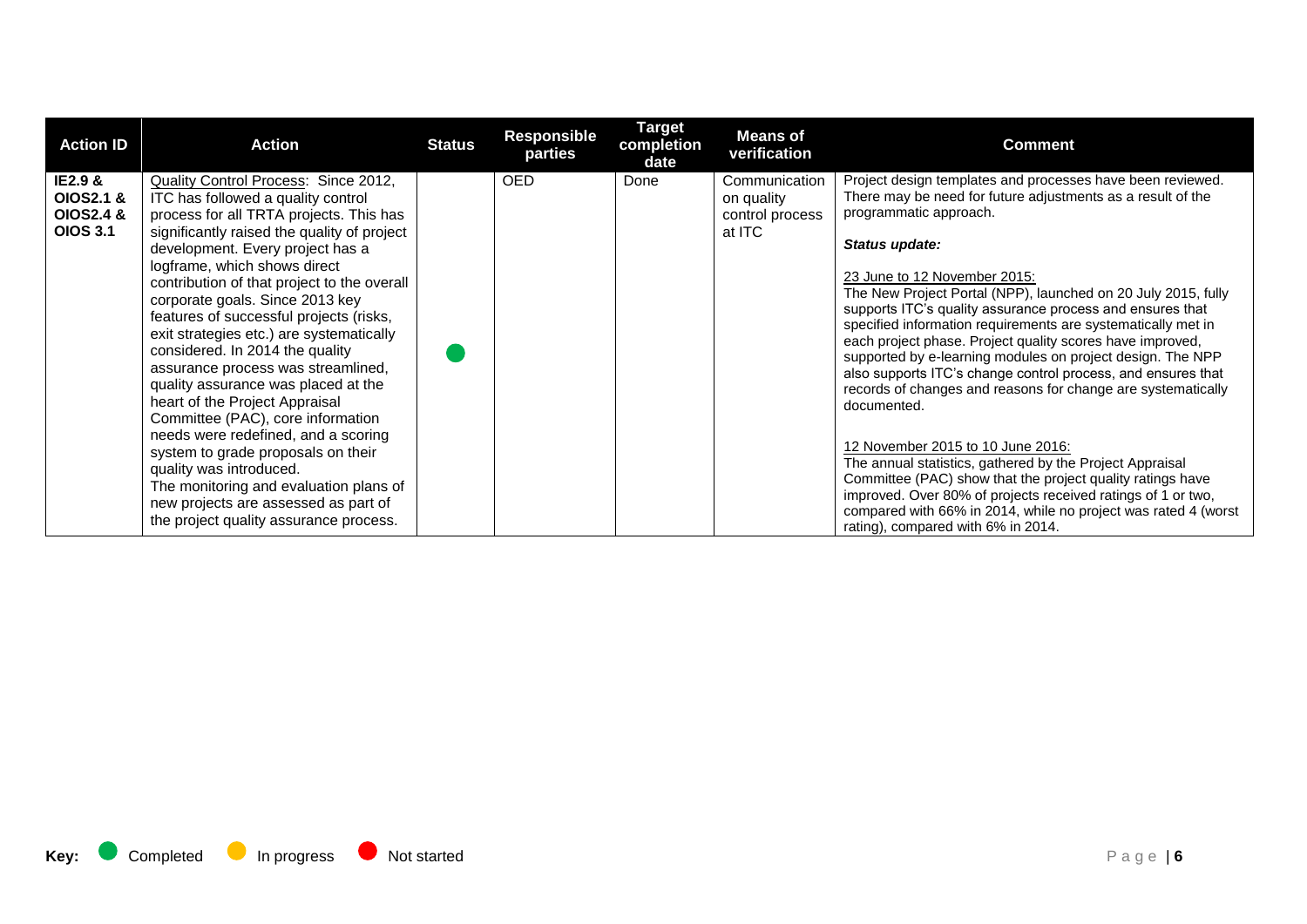| <b>Action ID</b>                       | <b>Action</b>                                                                                                                                                                                                                                                                                                                                                                                                       | <b>Status</b> | <b>Responsible</b><br>parties | <b>Target</b><br>completion<br>date | <b>Means of</b><br>verification  | <b>Comment</b>                                                                                                                                                                                                                                                                                                                                                                                                                                                                                                                                                                                                                                                                                                                                                                                                                                                                                                                                              |
|----------------------------------------|---------------------------------------------------------------------------------------------------------------------------------------------------------------------------------------------------------------------------------------------------------------------------------------------------------------------------------------------------------------------------------------------------------------------|---------------|-------------------------------|-------------------------------------|----------------------------------|-------------------------------------------------------------------------------------------------------------------------------------------------------------------------------------------------------------------------------------------------------------------------------------------------------------------------------------------------------------------------------------------------------------------------------------------------------------------------------------------------------------------------------------------------------------------------------------------------------------------------------------------------------------------------------------------------------------------------------------------------------------------------------------------------------------------------------------------------------------------------------------------------------------------------------------------------------------|
| IE2.11 &                               | Evaluation: Since the end of 2013 ITC                                                                                                                                                                                                                                                                                                                                                                               |               | <b>OED</b>                    | H <sub>2</sub> 2017                 | Evaluation                       | ITC's evaluation policy was revised in 2015.                                                                                                                                                                                                                                                                                                                                                                                                                                                                                                                                                                                                                                                                                                                                                                                                                                                                                                                |
| <b>OIOS4.2 &amp;</b><br><b>OIOS4.4</b> | has been implementing a more<br>systematic approach to evaluations                                                                                                                                                                                                                                                                                                                                                  |               |                               |                                     | guidelines and<br>development of | The 2015 corporate impact survey was conducted and results were<br>processed.                                                                                                                                                                                                                                                                                                                                                                                                                                                                                                                                                                                                                                                                                                                                                                                                                                                                               |
|                                        | that is better aligned with corporate                                                                                                                                                                                                                                                                                                                                                                               |               |                               |                                     | standard                         | Guidelines on evaluation and self-evaluation are under preparation.                                                                                                                                                                                                                                                                                                                                                                                                                                                                                                                                                                                                                                                                                                                                                                                                                                                                                         |
|                                        | goals and strategies.                                                                                                                                                                                                                                                                                                                                                                                               |               |                               |                                     | corporate<br>practices for       | Staff training on evaluation and impact assessment was included in<br>the Evaluation Unit's (EU) 2015 workplan.                                                                                                                                                                                                                                                                                                                                                                                                                                                                                                                                                                                                                                                                                                                                                                                                                                             |
|                                        | By 2015 this will comprise in-depth                                                                                                                                                                                                                                                                                                                                                                                 |               |                               |                                     | impact                           | Status update:                                                                                                                                                                                                                                                                                                                                                                                                                                                                                                                                                                                                                                                                                                                                                                                                                                                                                                                                              |
|                                        | evaluation through a limited set of<br>strategic-level independent                                                                                                                                                                                                                                                                                                                                                  |               |                               |                                     | evaluation                       | 23 June to 12 November 2015:                                                                                                                                                                                                                                                                                                                                                                                                                                                                                                                                                                                                                                                                                                                                                                                                                                                                                                                                |
|                                        | evaluations, focusing on priorities<br>defined in the ITC Strategic Plan.                                                                                                                                                                                                                                                                                                                                           |               |                               |                                     |                                  | In parallel with the programme development process, standard<br>corporate results indicators and standard practices for measuring<br>these indicators are being developed.                                                                                                                                                                                                                                                                                                                                                                                                                                                                                                                                                                                                                                                                                                                                                                                  |
|                                        | ITC is also increasing the extent of<br>$\bullet$                                                                                                                                                                                                                                                                                                                                                                   |               |                               |                                     |                                  | 12 November 2015 to 10 June 2016:                                                                                                                                                                                                                                                                                                                                                                                                                                                                                                                                                                                                                                                                                                                                                                                                                                                                                                                           |
|                                        | evaluation coverage through self-<br>evaluations. These will be subject<br>to a formal validation process to<br>ensure that they meet quality<br>standards.                                                                                                                                                                                                                                                         |               |                               |                                     |                                  | The Evaluation Unit 2016 workplan was prepared in view of<br>Strategic Plan priorities and risk assessments. The EU went through<br>a peer review, the results of which will be presented at the JAG.<br>Programme links to the SDGs have been developed and a<br>standardized approach to reporting contribution to the SDGs is<br>being put in place. Staff training on evaluation, impact and project<br>closure self-assessments will be rolled out in H2 2016.                                                                                                                                                                                                                                                                                                                                                                                                                                                                                         |
|                                        | ITC evaluation function will support<br>the gradual development of<br>standard corporate practices<br>governing the use and<br>development of impact<br>measurement techniques i.e.<br>selection criteria, questionnaires<br>and methods that establish clear<br>attribution of observed changes to<br>ITC activities.<br>ITC will also roll out staff training on<br>$\bullet$<br>evaluation and impact assessment |               |                               |                                     |                                  | 10 June 2016 to 19 May 2017<br>The 2017 Independent Evaluation Unit (IEU) workplan includes<br>increased self-evaluations and project completion reports (PCR)<br>scheduled to take place throughout the year. Each self-evaluation<br>and PCR is subject to a validation process to ensure quality. In<br>2016 the scope of the Annual Evaluation Synthesis Report (AESR)<br>expanded to include external evaluations of ITC's operations. The<br>2017 AESR, which will be ready for the JAG, will include information<br>from the PCRs. The development of standard corporate evaluation<br>practices, including independent evaluation, self-evaluation, PCRs,<br>and impact measurement techniques, has been incorporated into<br>the revised Evaluation Guidelines, scheduled for completion in H1<br>2017. The IEU has designed an e-learning course on evaluation,<br>which is anticipated to be completed by end-H1 2017.<br>19 May to 30 June 2017 |
|                                        |                                                                                                                                                                                                                                                                                                                                                                                                                     |               |                               |                                     |                                  | The ITC Evaluation Guidelines have been completed, and the<br>design and curriculum of the e-learning course on evaluation is<br>finalized. In H2 2017, the e-training will be rolled out.                                                                                                                                                                                                                                                                                                                                                                                                                                                                                                                                                                                                                                                                                                                                                                  |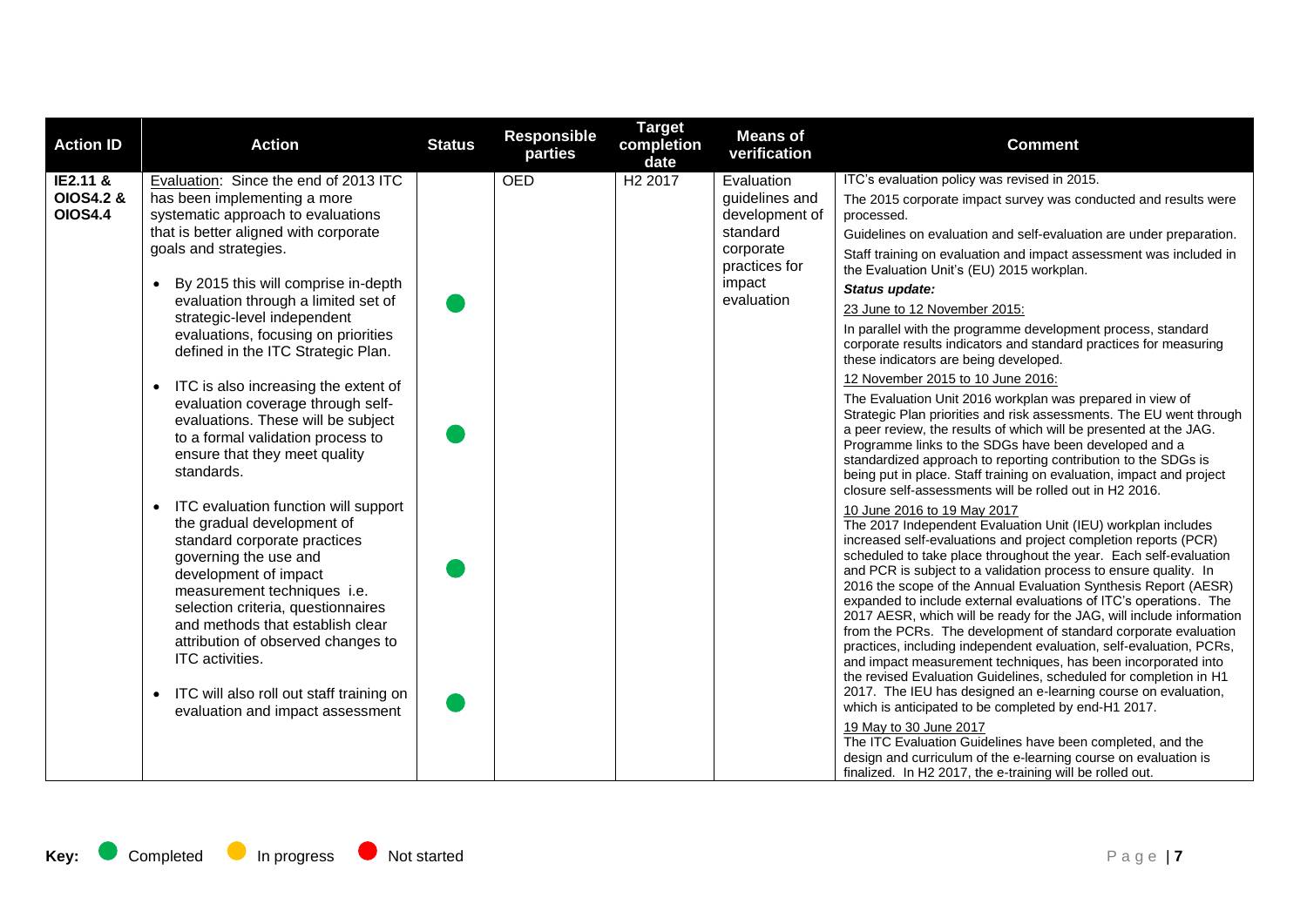| <b>Action ID</b>           | <b>Action</b>                                                                                                                                                                                                                                                                                                                                                                                                                                                                                                                                                                                                                                                              | <b>Status</b> | <b>Responsible</b><br>parties         | <b>Target</b><br>completion<br>date | <b>Means of</b><br>verification                                   | <b>Comment</b>                                                                                                                                                                                                                                                                                                                                                                                                                                                                                                                                                                                                                                                                                                                                                                                                                                                                                                                                                                                                            |
|----------------------------|----------------------------------------------------------------------------------------------------------------------------------------------------------------------------------------------------------------------------------------------------------------------------------------------------------------------------------------------------------------------------------------------------------------------------------------------------------------------------------------------------------------------------------------------------------------------------------------------------------------------------------------------------------------------------|---------------|---------------------------------------|-------------------------------------|-------------------------------------------------------------------|---------------------------------------------------------------------------------------------------------------------------------------------------------------------------------------------------------------------------------------------------------------------------------------------------------------------------------------------------------------------------------------------------------------------------------------------------------------------------------------------------------------------------------------------------------------------------------------------------------------------------------------------------------------------------------------------------------------------------------------------------------------------------------------------------------------------------------------------------------------------------------------------------------------------------------------------------------------------------------------------------------------------------|
| IE2.12                     | Improve 'evaluability' of projects: ITC<br>is also building better logic chains to<br>establish clearer attribution between<br>ITC activities and claimed results,<br>building in better 'evaluability',<br>embedding impact into every project<br>and ensuring the integration of<br>evaluation recommendations back into<br>the project cycle.                                                                                                                                                                                                                                                                                                                           |               | SPPG with<br>DBIS, DMD,<br><b>DCP</b> | H <sub>2</sub> 2015                 | Project and<br>Programme<br>Plans as<br>approved by<br><b>SMC</b> | The programme theories of change (ToC) and logic models will<br>serve as a framework for ITC projects, to enable evaluation<br>of groups of related projects /programmes, together with revised<br>evaluation policy and evaluation guidelines.<br>Status update:<br>23 June to 12 November 2015:<br>ToCs for each programme, within an overall ITC theory of<br>change have been drafted and are being validated.<br>12 November 2015 to 10 June 2016:<br>ToCs have been finalised for each programme. One programme<br>level evaluation is already ongoing, and has been feeding into<br>the refinement of the programme theory of change, as well as<br>highlighting key country context considerations.                                                                                                                                                                                                                                                                                                               |
| IE2.13 &<br><b>OIOS5.4</b> | Development and Retention of ITC<br>Expertise: ITC places the development<br>and retention of its expertise at the<br>heart of its approach. The Strategic<br>Plan 2015-17 places the development<br>of expertise as one of its top five<br>priorities for increasing the<br>effectiveness of its interventions.<br>Increasing investment in staff training<br>on critical knowledge areas such as<br>project management, SME<br>competitiveness and functioning of<br>supply chains will be a priority moving<br>forward. In addition to its regular staff<br>satisfaction surveys, ITC will implement<br>360 degree feedback starting with<br>senior management in 2015. |               | <b>DPS</b>                            | H <sub>2</sub> 2017                 | <b>Annual Report</b><br>2014                                      | The 2015 staff technical training programme was adopted and is<br>being rolled out.<br>Status update:<br>23 June to 12 November 2015:<br>The staff survey and 360° feedback on senior management will<br>be rolled out in the second half of 2015 (December).<br>12 November 2015 to 10 June 2016:<br>The ITC staff engagement survey was conducted at the end of<br>2015, and will form a baseline for an annual staff engagement<br>survey. This action has been integrated into ITC processes and<br>is now a continuous practice. Staff training and the results of<br>the staff engagement survey have been included in the<br>corporate KPIs. The 2016 staff technical training programme is<br>being rolled out. A three-day learning event on SME<br>competitiveness in trade in services, taught by leading<br>academics, has just been completed for over 70 staff of ITC and<br>partner organizations.<br>10 June 2016 to 19 May 2017<br>The 360 degree management performance review has been<br>implemented. |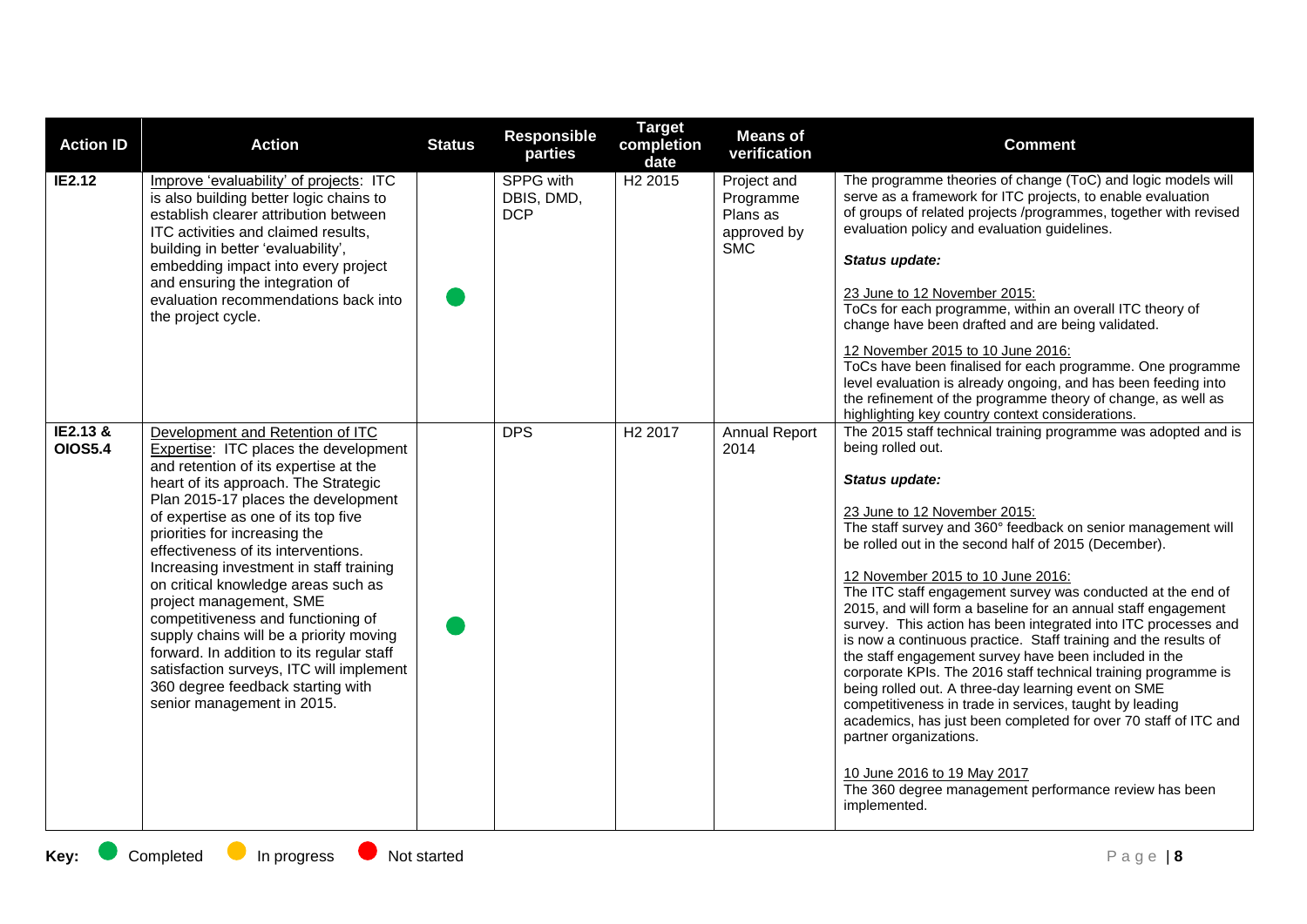# **STRATEGIC RECOMMENDATION 3:**

*Pragmatically strengthen governance and continue to strengthen accountability while minimizing bureaucracy.*

## *Recommended Actions to ITC's Management:*

- *Strengthen the information to JAG and CCITF on plans, performance and results – under each of ITC's funding streams, including the Regular Budget – as well as on internal management and economical operation*
- *Be transparent and assertive about both the real progress and the limits in defining, advancing and reporting results in ITC's work and in in making and defending adjustments and adaptations to standardized UN requirements that may be necessary to accommodate its distinctive mission and essential business requirements*

| <b>Action ID</b> | <b>Action</b>                                                                                                                                                                                                                                                                                                                                                         | <b>Status</b> | Responsible<br>parties | <u>Target</u><br>completion<br>date                                                                             | <b>Means of</b><br>verification                            | <b>Comment</b>                                                                                                                                                                                                                                                                                                                                                                                                                                                                                                                                                                                                                                                                                                                                                                           |
|------------------|-----------------------------------------------------------------------------------------------------------------------------------------------------------------------------------------------------------------------------------------------------------------------------------------------------------------------------------------------------------------------|---------------|------------------------|-----------------------------------------------------------------------------------------------------------------|------------------------------------------------------------|------------------------------------------------------------------------------------------------------------------------------------------------------------------------------------------------------------------------------------------------------------------------------------------------------------------------------------------------------------------------------------------------------------------------------------------------------------------------------------------------------------------------------------------------------------------------------------------------------------------------------------------------------------------------------------------------------------------------------------------------------------------------------------------|
| IE3.14           | Improvements in Accountability: ITC<br>Management is committed to improving<br>accountability.<br>To this end in 2014 it<br>commissioned an accountability<br>framework, in conjunction with<br>OIOS. The framework was<br>delivered in 2014 and is currently<br>being implemented.<br>ITC is also preparing to carry out a<br>similar process on risk<br>management. |               | DPS, OED               | Done<br>Initial target<br>completion<br>date: H2<br>2015<br>Revised<br>target<br>completion<br>date: H2<br>2016 | Accountability<br>Framework<br>Corporate Risk<br>Framework | Accountability Framework done.<br>Draft corporate risk framework received from OIOS. ITC<br>management has provided comments and awaits the final<br>version for review and implementation.<br>Status update:23 June to 12 November 2015:<br>Follow-up on OIOS recommendations in progress. Corporate<br>risk management framework to be introduced in Q1 2016.<br>12 November 2015 to 10 June 2016:<br>Draft risk management framework developed. SMC validation<br>expected before the JAG 2016.<br>10 June 2016 to 19 May 2017:<br>ITC Risk policy developed and validated with SMC, MAG and<br>CCITF members. It will be followed by a Risk register, Risk<br>appetite statement and ITC Risk universe. Revised target date of<br>the implementation of the full framework: Q3 2017. |
| IE3.15           | <b>Better Reporting: The new strategic</b><br>focus areas and the underpinning<br>programmatic approach introduced in<br>the Strategic Plan 2015-17 will<br>significantly aid reporting and<br>accountability. ITC has improved its<br>reporting on results and impact to the<br>CCITF and JAG and will continue to do<br>SO.                                         |               | <b>OED</b>             | H <sub>2</sub> 2017                                                                                             | Reports to<br>CCITF and for<br><b>JAG</b>                  | Reports to the JAG and CCITF (including the Annual Report)<br>are being enriched with more and better data and analysis.<br>Status update:<br>23 June to 12 November 2015:<br>Improved CCITF report, as per CCITF requests. Concept for<br>2015 Annual Report currently under development.<br>12 November 2015 to 10 June 2016:<br>Both the Annual Report 2015 and the CCITF Report 2015<br>finalised with more information, and with direct reporting on<br>Strategic Plan and Operational Plan targets. This action has<br>been integrated into ITC processes and is now a continuous<br>practice.                                                                                                                                                                                     |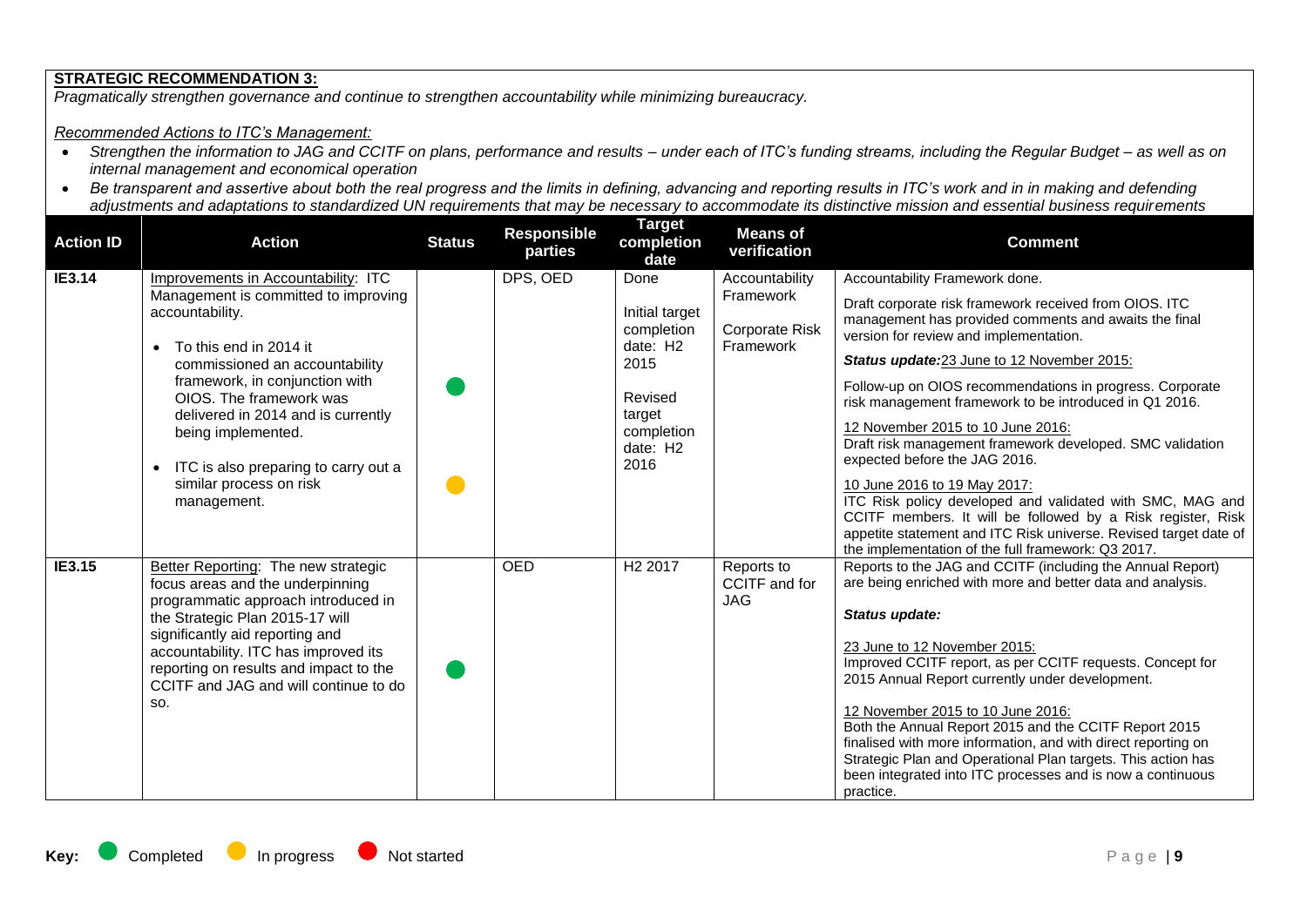| <b>Action ID</b> | <b>Action</b>                                                                                                                                                                                                                                                                                                                                                                                                  | <b>Status</b> | <b>Responsible</b><br>parties | <b>Target</b><br>completion<br>date | <b>Means of</b><br>verification              | <b>Comment</b>                                                                                                                                                                                                                                                                                                                                                                                                                                                                                                                                                                                                                                                                        |
|------------------|----------------------------------------------------------------------------------------------------------------------------------------------------------------------------------------------------------------------------------------------------------------------------------------------------------------------------------------------------------------------------------------------------------------|---------------|-------------------------------|-------------------------------------|----------------------------------------------|---------------------------------------------------------------------------------------------------------------------------------------------------------------------------------------------------------------------------------------------------------------------------------------------------------------------------------------------------------------------------------------------------------------------------------------------------------------------------------------------------------------------------------------------------------------------------------------------------------------------------------------------------------------------------------------|
| IE3.16 &         | Transparency and Impact: In 2013 ITC                                                                                                                                                                                                                                                                                                                                                                           |               | <b>OED</b>                    | Done                                | 'Impact Stories'                             | 'Impact Stories' completed in 2015.                                                                                                                                                                                                                                                                                                                                                                                                                                                                                                                                                                                                                                                   |
| <b>OIOS 4.3</b>  | provided online transparency on all its<br>technical assistance projects including<br>development targets and results.<br>This transparency will be further<br>improved in the new project portal                                                                                                                                                                                                              |               |                               | H1 2016                             | Corporate<br>impact survey                   | Corporate impact survey conducted. Results aggregated and<br>analysed.                                                                                                                                                                                                                                                                                                                                                                                                                                                                                                                                                                                                                |
|                  |                                                                                                                                                                                                                                                                                                                                                                                                                |               |                               | H1 2016                             | New Project<br>Portal Beta                   | The launch of the New Project Portal will contribute to greater<br>transparency.<br>Status update:                                                                                                                                                                                                                                                                                                                                                                                                                                                                                                                                                                                    |
|                  | currently being developed.<br>ITC has already improved reporting<br>$\bullet$<br>on its impact, with the 2013<br>Corporate Impact Survey, and will<br>continue to find innovative ways to<br>better understand, and measure, its<br>impact.<br>• ITC will continue to work on a set of<br>'impact stories' to better tell the ITC<br>story publicly and will continue to<br>build on this in the coming years. |               |                               |                                     |                                              | 23 June to 12 November 2015:<br>New Project Portal launched Q3 2015. The current and future<br>phases of its development will contribute to greater<br>transparency. More rigorous and unified approach to results-<br>setting, measuring and reporting.<br>Impact survey 2016 under development.<br>12 November 2015 to 10 June 2016:<br>Implementation of DCED standard for results measurement in<br>progress. Decision not to repeat 2014/15 format of corporate<br>impact survey, but pursue stronger impact assessment through<br>various methodological approaches at programme level (see<br>Annual Report), and standardization of results indicators at<br>corporate level. |
|                  |                                                                                                                                                                                                                                                                                                                                                                                                                |               |                               |                                     |                                              | 10 June 2016 to 19 May 2017<br>As of Q4 2016, contribution to SDGs at the impact level has<br>been integrated into ITC's project design process and is<br>reflected in the New Projects Portal. All TRTA projects are<br>required to indicate the SDG(s) it is contributing towards, and<br>explain the contribution. The ITC Evaluation Guidelines will<br>inform Project Managers on how to better assess the impact<br>their project has made. In parallel, ITC will continue to<br>experiment with the use of PRIME (Pioneering Real-time Impact<br>Monitoring and Evaluation), and RISE (Respect, Invest, Sustain<br>and Empower).                                               |
| IE 3.17          | <b>Improved Accounting Practices: In</b><br>2015 ITC will complete the full<br>transition to accrual based<br>accountability following International<br><b>Public Sector Accounting Standards</b><br>(IPSAS) principles.                                                                                                                                                                                       |               | <b>DPS</b>                    | Done                                | <b>Annual Report</b><br>and Accounts<br>2014 |                                                                                                                                                                                                                                                                                                                                                                                                                                                                                                                                                                                                                                                                                       |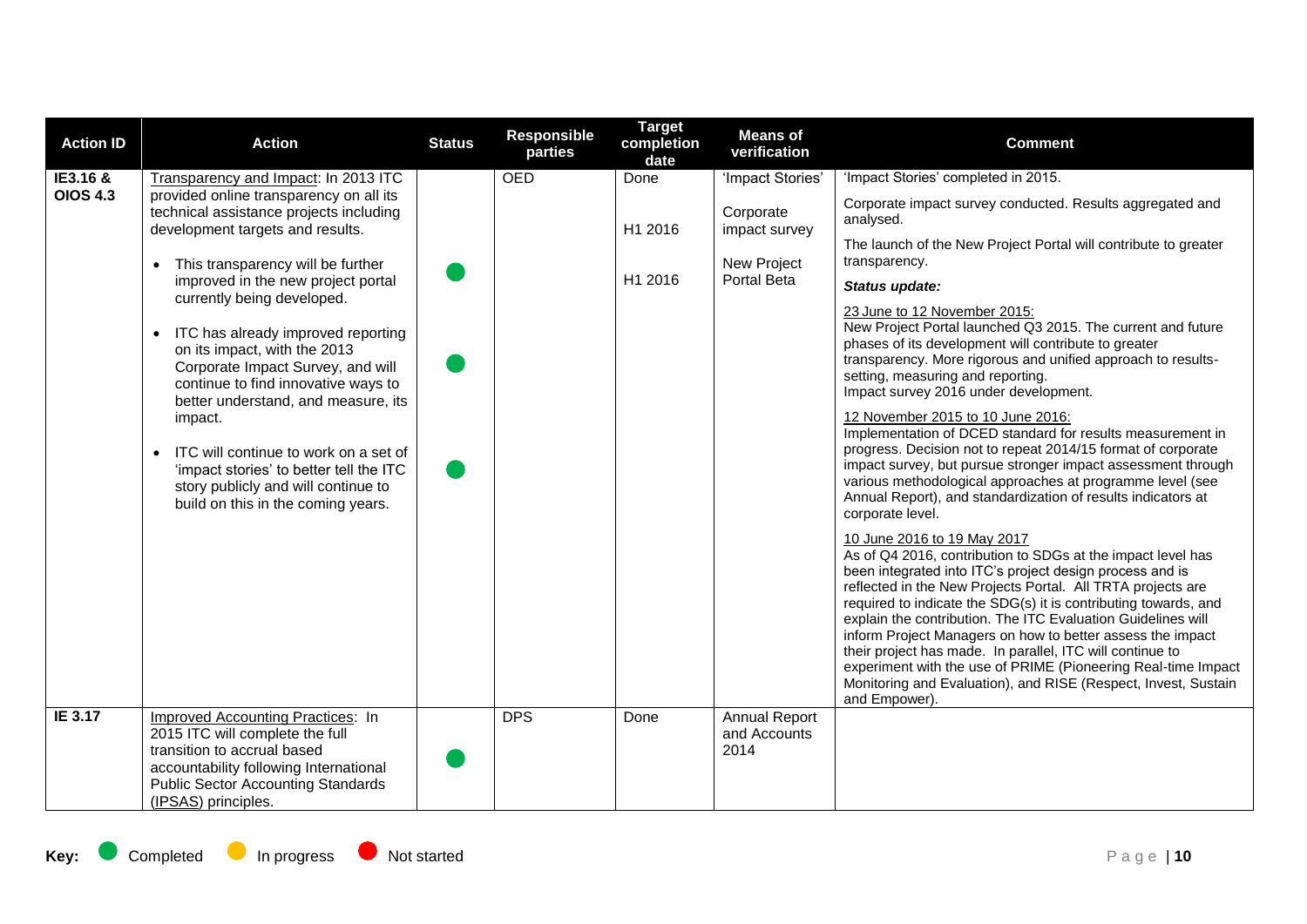| <b>Action ID</b>            | <b>Action</b>                                                                                                                                                                                                                                                                                                                                                                                                                                  | <b>Status</b> | Responsible<br>parties | <b>Target</b><br>completion<br>date | <b>Means of</b><br>verification | <b>Comment</b>                                                                                                                                                                                                                                                                                                                                                                                                                                                                                                                                                                                                                                                                                                                                                                                                                                                                                                                                                                                                                                                                                                                  |
|-----------------------------|------------------------------------------------------------------------------------------------------------------------------------------------------------------------------------------------------------------------------------------------------------------------------------------------------------------------------------------------------------------------------------------------------------------------------------------------|---------------|------------------------|-------------------------------------|---------------------------------|---------------------------------------------------------------------------------------------------------------------------------------------------------------------------------------------------------------------------------------------------------------------------------------------------------------------------------------------------------------------------------------------------------------------------------------------------------------------------------------------------------------------------------------------------------------------------------------------------------------------------------------------------------------------------------------------------------------------------------------------------------------------------------------------------------------------------------------------------------------------------------------------------------------------------------------------------------------------------------------------------------------------------------------------------------------------------------------------------------------------------------|
| IE 3.18 &<br><b>OIOS4.6</b> | <b>Enterprise Resource Planning: ITC will</b><br>implement the new UN Enterprise<br>Resource Planning application, Umoja,<br>and will finalize the initiative to assess<br>the full costing of its programmes and<br>projects. It will continue to reduce and<br>automate internal processes and<br>change paper processes into electronic<br>ones. Together these elements will<br>deliver a more transparent, leaner,<br>more efficient ITC. |               | DPS, OED               | H <sub>2</sub> 2016                 | Annual reports                  | ITC is fully engaged as part of Cluster 4 in Umoja<br>implementation. Over and above this significant undertaking<br>ITC is continuing to automate internal processes, currently<br>automating the MoU and HR Recruitment workflow<br>processes.<br>Status update:<br>23 June to 12 November 2015<br>ITC transitioned to UMOJA as of 9 November 2015. Process<br>adjustments and business intelligence functions, including on<br>project and programme costs will be developed throughout<br>2016<br>12 November 2015 to 10 June 2016:<br>ITC has been adapting to Umoja and is learning to use its<br>functionalities and develop efficiencies. A costing<br>methodology, anchored in Umoja is under development.<br>10 June 2016 to 19 May 2017<br>A full costing model is under development. It is combining<br>the Umoja BI data, aggregating the costs by categories that<br>allow for presentation of all budgets in terms of their<br>contribution towards the development results, with other<br>costs being classified as supporting. Revised target date of<br>the implementation of the full costing model: Q4 2017 |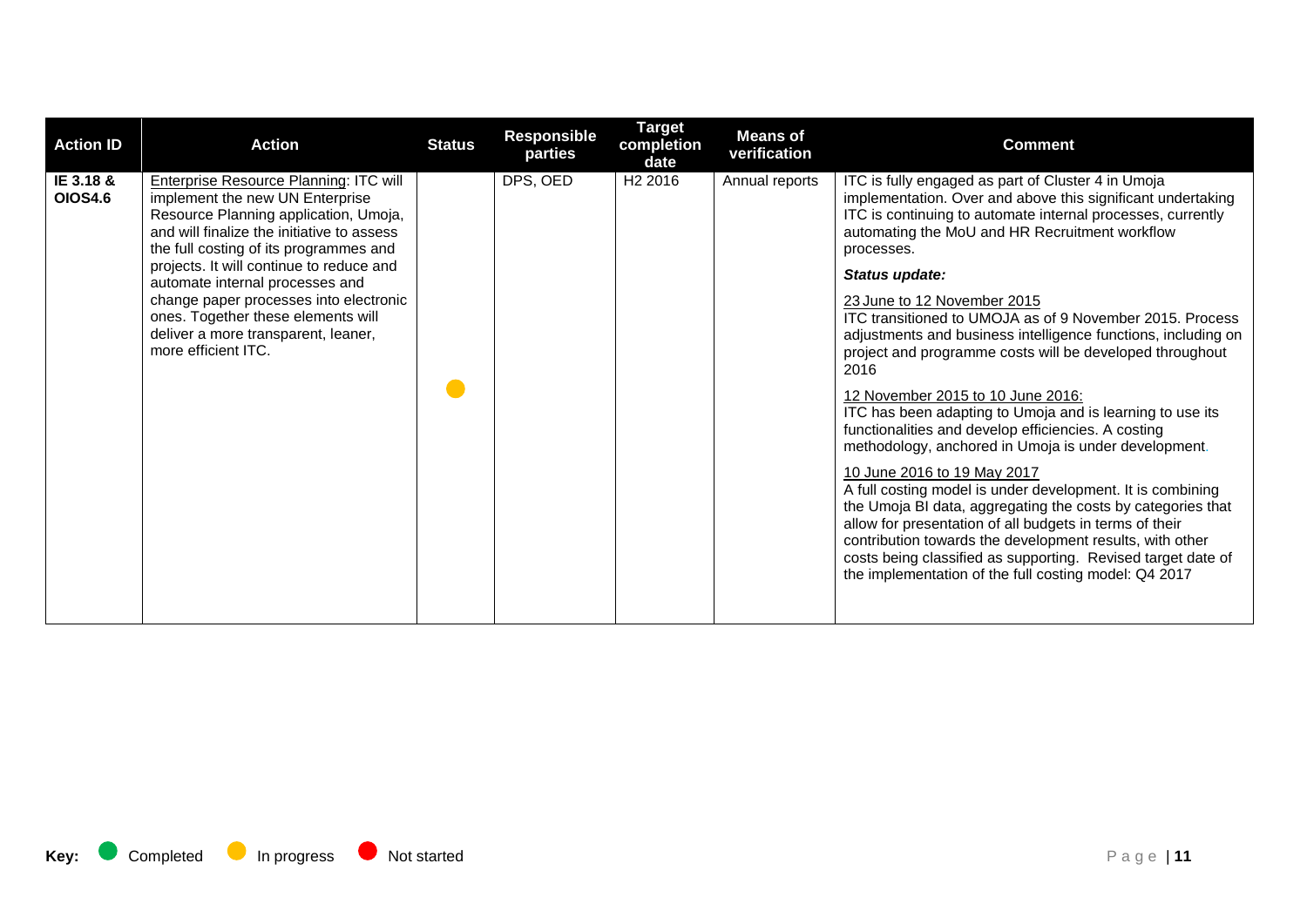## **STRATEGIC RECOMMENDATION 4:**

*Move ITC up to the next level of visibility, engagement and effectiveness as a key player in the global Aid for Trade effort.*

## *Recommended Actions to ITC's Management:*

- *Keep a steady focus and ITC's substantive expertise and credibility aimed at the strategic horizon suggested in Recommendation 1 and supported by the other Recommendations.*
- *To realistically enhance ITC's links among beneficiary countries and regions, recognizing its constraints, consider a very few carefully-designed, justified and evaluated liaison arrangements for key regions.*
- *With JAG and CCITF, enlist a small but representative group of engaged representatives of intended beneficiary countries and institutions, in Geneva and/or in capitals, to advise at regular intervals on cooperation possibilities, strategic design, key contacts and expertise and profile-raising opportunities.*

*Continue to tell the ITC story publicly, highlighting promising innovations and breakthroughs as justified, while also using them to focus attention on the less glamorous, longer-term work of building sustainable results in supporting trade.*

| <b>Action ID</b> | <b>Action</b>                                                                                                                                                                                                                                                                                                                                                                                                                                                                                                                                                                                                                                                                                                                                                                                                                                                                                                                                                                                                                                                                    | <b>Status</b> | <b>Responsible</b><br>parties | <b>Target</b><br>completion<br>date | <b>Means of</b><br>verification                                                                                                                                                                                                             | <b>Comment</b>                                                                                                                                                                                                                                                                                                                                                                                                                                                                                                                                                                                                                                                                                                                                                                                                                                                                                                                                                                                                                                                                                                                                                                                                                                                                                                                                                                                                                                                                                                                                                                |
|------------------|----------------------------------------------------------------------------------------------------------------------------------------------------------------------------------------------------------------------------------------------------------------------------------------------------------------------------------------------------------------------------------------------------------------------------------------------------------------------------------------------------------------------------------------------------------------------------------------------------------------------------------------------------------------------------------------------------------------------------------------------------------------------------------------------------------------------------------------------------------------------------------------------------------------------------------------------------------------------------------------------------------------------------------------------------------------------------------|---------------|-------------------------------|-------------------------------------|---------------------------------------------------------------------------------------------------------------------------------------------------------------------------------------------------------------------------------------------|-------------------------------------------------------------------------------------------------------------------------------------------------------------------------------------------------------------------------------------------------------------------------------------------------------------------------------------------------------------------------------------------------------------------------------------------------------------------------------------------------------------------------------------------------------------------------------------------------------------------------------------------------------------------------------------------------------------------------------------------------------------------------------------------------------------------------------------------------------------------------------------------------------------------------------------------------------------------------------------------------------------------------------------------------------------------------------------------------------------------------------------------------------------------------------------------------------------------------------------------------------------------------------------------------------------------------------------------------------------------------------------------------------------------------------------------------------------------------------------------------------------------------------------------------------------------------------|
| IE4.19           | Enhancing Visibility of ITC: In the past<br>year ITC has substantially raised its<br>visibility. It completely revamped its<br>website and its' Annual Report,<br>significantly raising its social media<br>presence - Twitter, Facebook and<br>LinkedIn followers have grown to the<br>many thousands each - and making a<br>much greater impact across traditional<br>print and online media. In 2013, close to<br>3,000 articles relating to ITC were<br>published in printed and online media,<br>which was up six-fold on 2012.<br>ITC also successfully held its World<br>Export Development Forum for the first<br>time in Africa, in a landlocked country,<br>Rwanda. ITC celebrated its 50th<br>anniversary in 2014 with a high level<br>event, an ethical fashion show and the<br>publication of a 50th anniversary book on<br>SME competitiveness. ITC also co-<br>hosted the bi-annual WTPO in Dubai.<br>ITC will also host an Annual Open-Door<br>Day to provide Geneva-based<br>stakeholders with a better understanding<br>and interaction with the organization. |               | <b>OED</b>                    | 2015-2017                           | 50 <sub>th</sub><br>anniversary<br>book on SME<br>competitive-<br>ness;<br><b>WEDF 2014 in</b><br>Rwanda;<br>Open Door Day<br>2014;<br><b>Annual Report</b><br>2014;<br><b>ITC Impact</b><br>Stories;<br>Trade<br>Compass on<br><b>UNTV</b> | Regular video coverage of major ITC and partner events.<br>Ten new publications, including a report on the TPO Network World<br>Conference and Awards.<br>Innovative events – e.g. panel debate and film for International Women's<br>Day.<br>Major events - preparations underway:<br>WEDF 2015, WVEF 2015, Trade for Sustainable Development Forum,<br>event at Financing for Development Conference in Addis Ababa.<br>Status update:<br>23 June to 12 November 2015:<br>Ongoing work on increased visibility, e.g. through<br>participation/organization of the events listed above; AfT Global review;<br>WTO Public Forum; participation at the launch of the SDGs at the UN;<br>launch of SME Competitiveness Flagship in Geneva, Dubai, Barbados<br>and plans to do this in Nairobi; joint publication on sustainable tourism<br>with UNWTO; participation at numerous events on trade related matters<br>in Geneva; interaction with country and regional groups<br>12 November 2015 to 10 June 2016:<br>Further and ongoing work on increasing the visibility of ITC (see Annual<br>Report on Communication and Outreach, Major ITC events and ITC<br>partnerships).<br>KPI on growth in ITC audience refined for 2016.<br>4 major corporate events planned for H2 2016. Flagship SME<br>competitiveness report on Standards in Trade to be launched in Q3.<br>This action has been integrated into ITC processes and is now a<br>continuous practice.<br>10 June 2016 to 19 May 2017<br>KPI on growth in ITC's audience in 2016 was 39% against a target of<br>10% |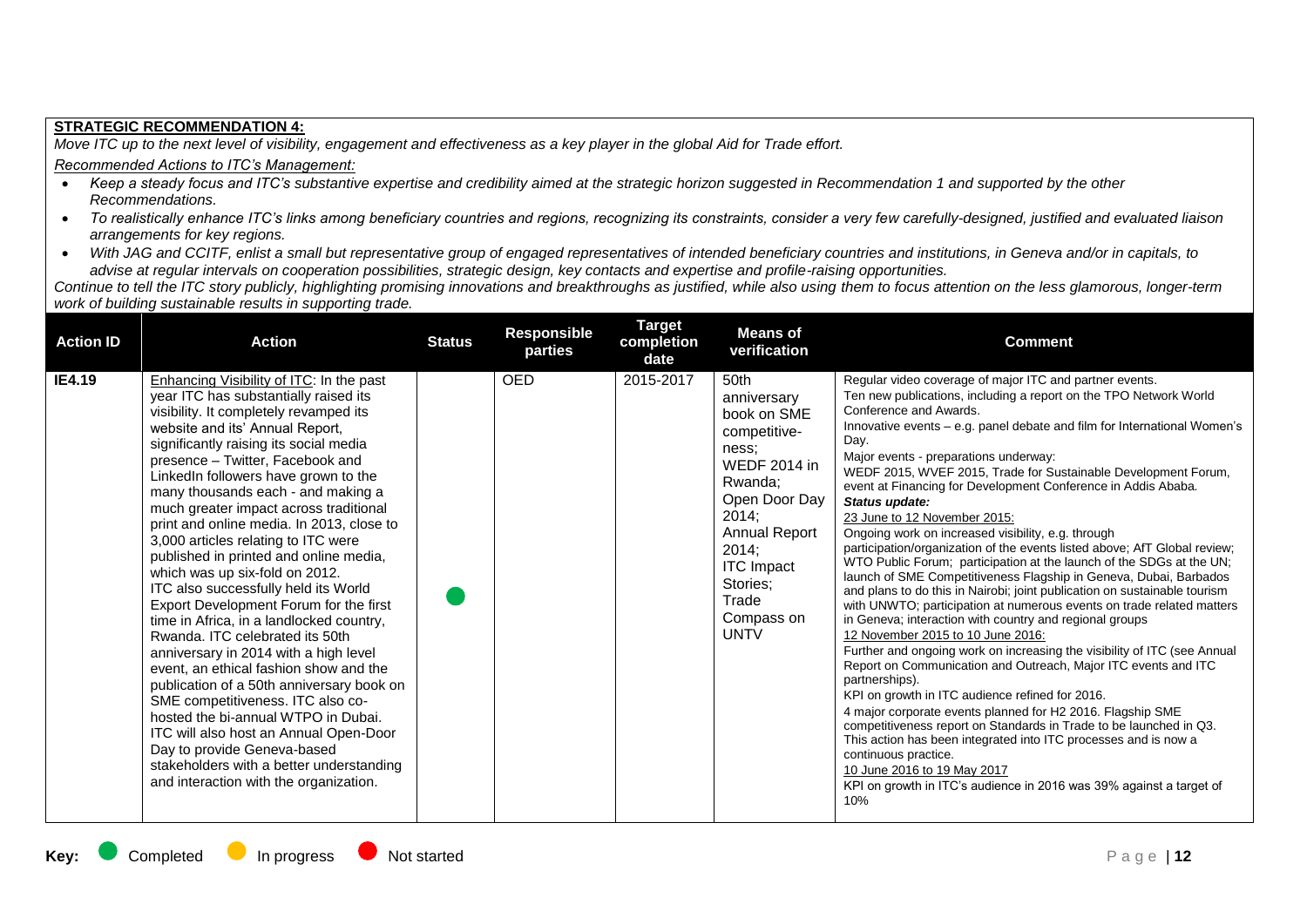| <b>Action ID</b> | <b>Action</b>                                                                                                                                                                                                                                                                                                                                                                                                                                                                                                                                                                                                                                               | <b>Status</b> | <b>Responsible</b><br>parties | <b>Target</b><br>completion<br>date | <b>Means of</b><br>verification | <b>Comment</b>                                                                                                                                                                                                                                                                                                                                                                                                                                                                                                                                                                                                                                                                                                                                           |
|------------------|-------------------------------------------------------------------------------------------------------------------------------------------------------------------------------------------------------------------------------------------------------------------------------------------------------------------------------------------------------------------------------------------------------------------------------------------------------------------------------------------------------------------------------------------------------------------------------------------------------------------------------------------------------------|---------------|-------------------------------|-------------------------------------|---------------------------------|----------------------------------------------------------------------------------------------------------------------------------------------------------------------------------------------------------------------------------------------------------------------------------------------------------------------------------------------------------------------------------------------------------------------------------------------------------------------------------------------------------------------------------------------------------------------------------------------------------------------------------------------------------------------------------------------------------------------------------------------------------|
| <b>IE4.20</b>    | Strategic Partnerships: ITC will, in<br>addition to enhancing its direct<br>interaction, ensure its links with<br>beneficiary countries and regions are<br>enhanced by strengthening strategic<br>partnerships with other international<br>organizations through joint initiatives<br>for greater impact in the field. This will<br>include stronger collaboration with UN<br>agencies through the One UN and<br>UNDAF initiatives, and also continued<br>involvement with in the Enhanced<br>Integrated Framework, STDF and other<br>similar programmes. ITC will also<br>continue to enhance its collaboration<br>with the private sector.                |               | OED with all<br>divisions     | 2015-2017                           | <b>Annual Report</b>            | Agreements signed with International organizations: ISO,<br>UNHCR, UNIDO, UNDP, UN Women. Global Compact<br>Agreements signed with private sector: Bosch, DHL,<br>China Volant Industry Co. Ltd, HAFDE<br>Status update:<br>23 June to 12 November 2015:<br>Agreements signed, e.g. with UNWTO; UNESCAP; African<br>Union Commission.<br>12 November 2015 to 10 June 2016:<br>Existing partnerships further strengthened, and new<br>partnerships formed (see Annual Report 2015 on ITC<br>partnerships). This action has been integrated into ITC<br>processes and is now a continuous practice.                                                                                                                                                        |
| IE 4.21          | Interaction with ITC Stakeholders: In<br>addition to the regular avenues of<br>CCITF and JAG, ITC Management will<br>undertake regular strategic dialogues<br>with its Parent Organizations, funders<br>of the ITC, beneficiaries, as well as the<br>private sector and trade support<br>institutions. It will also continue to<br>reach out to the country/regional<br>groups in Geneva. During visits to the<br>field, ITC will also reach out to local<br>stakeholders to enhance the visibility<br>and effectiveness of the organization.<br>ITC will also actively participate in the<br>on-going dialogue to craft a post-2015<br>development agenda. |               | <b>OED</b>                    | 2015-2017                           | <b>Annual Report</b>            | ITC has instituted regular dialogue with members in Geneva,<br>with its two parent organizations and with funders.<br>From 2015 dialogue will take place with a wider audience of<br>stakeholders.<br>Status update:<br>23 June to 12 November 2015:<br>Ongoing dialogue; contribution to the development of SDG<br>indicators; regular briefings to different stakeholder groups<br>(ACP, LDCs, EU)<br>12 November 2015 and 10 June 2016:<br>Continued outreach to ITC stakeholders at project, programme<br>and corporate level. Ongoing engagement in the post 2015<br>development agenda, e.g. in the midterm review of the Istanbul<br>programme of action. This action has been integrated into ITC<br>processes and is now a continuous practice. |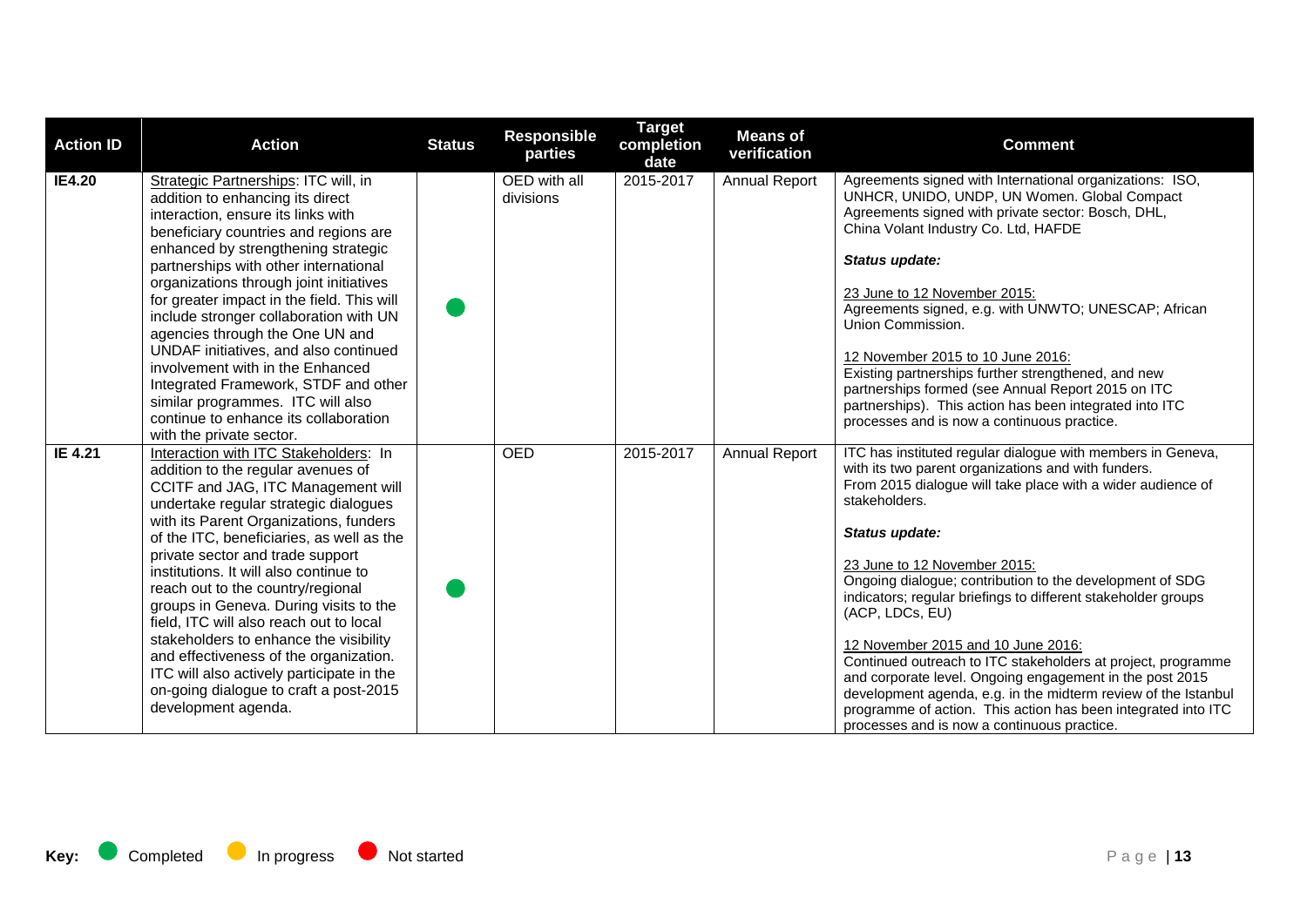| <b>Action ID</b> | <b>Action</b>                                                                                                                                                                                                                                                                                                                                                                                                                                                                                               | <b>Status</b> | <b>Responsible</b><br>parties | <b>Target</b><br>completion<br>date | <b>Means of</b><br>verification            | <b>Comment</b>                                                                                                                                                                                                                                                                                                                                                                                                                                                                                                                                                                                                                                                                                                          |
|------------------|-------------------------------------------------------------------------------------------------------------------------------------------------------------------------------------------------------------------------------------------------------------------------------------------------------------------------------------------------------------------------------------------------------------------------------------------------------------------------------------------------------------|---------------|-------------------------------|-------------------------------------|--------------------------------------------|-------------------------------------------------------------------------------------------------------------------------------------------------------------------------------------------------------------------------------------------------------------------------------------------------------------------------------------------------------------------------------------------------------------------------------------------------------------------------------------------------------------------------------------------------------------------------------------------------------------------------------------------------------------------------------------------------------------------------|
| <b>IE4.22</b>    | Liaison with Regions: ITC<br>Management is exploring enhancing<br>liaisons with stakeholders in particular<br>priority regions.                                                                                                                                                                                                                                                                                                                                                                             |               | <b>OED</b>                    | 2015-2017                           | <b>Annual Report</b>                       | Liaison office in Addis Ababa opened in 2015. This action has<br>been integrated into ITC processes and is now a continuous<br>practice.                                                                                                                                                                                                                                                                                                                                                                                                                                                                                                                                                                                |
| <b>IE4.23</b>    | Branding and Outreach: ITC will<br>continue to improve its branding and<br>global visibility through the<br>development and implementation of a<br>comprehensive communication<br>strategy. Central to this will be the re-<br>definition of ITC's strategic approach in<br>the Strategic Plan 2015-17 around the<br>six focus areas. This will enable ITC to<br>provide beneficiaries and would be<br>supporters with a clearer<br>understanding on the scope and impact<br>of ITC's technical assistance. |               | <b>OED</b>                    | 2015-2017                           | <b>ITC Website</b><br><b>Annual Report</b> | ITC is developing new metrics for better capturing its outreach.<br>Status update:<br>23 June to 12 November 2015:<br>Metrics on communication effectiveness and outreach are<br>developed as part of the ITC KPIs, to be presented in the<br>Operational Plan 2016<br>12 November 2015 to 10 June 2016:<br>Annual Report structured around the six focus areas and fifteen<br>programmes. Corporate communication materials aligned, e.g.<br>for MC10. More standardized description of ITC's mandate,<br>corporate theory of change, SDG contribution. Work on<br>enhanced visibility and outreach (see point IE 19 above) This<br>action has been integrated into ITC processes and is now a<br>continuous practice. |
| OIOS1.1          | ITC will monitor the implementation of<br>the actions described in the<br>management response to the<br>independent evaluation of ITC,<br>including reporting regularly to the Joint<br>Advisory Group (JAG).                                                                                                                                                                                                                                                                                               |               | <b>SPPG</b>                   | H <sub>2</sub> 2017                 | This report                                | See page 1 of this report.<br><b>Status Update:</b><br>12 November 2015 to 10 June 2016:<br>This action has been integrated into ITC processes and is now a<br>continuous practice.                                                                                                                                                                                                                                                                                                                                                                                                                                                                                                                                     |
| <b>OIOS2.1</b>   | See IE2.9                                                                                                                                                                                                                                                                                                                                                                                                                                                                                                   |               | <b>SPPG</b>                   | H <sub>2</sub> 2015                 |                                            |                                                                                                                                                                                                                                                                                                                                                                                                                                                                                                                                                                                                                                                                                                                         |
| <b>OIOS2.2</b>   | Develop a new resource mobilisation<br>strategy that incorporates analysis of<br>country needs.                                                                                                                                                                                                                                                                                                                                                                                                             |               | <b>SPPG</b>                   | Done                                | Resource<br>Mobilisation<br>Strategy       |                                                                                                                                                                                                                                                                                                                                                                                                                                                                                                                                                                                                                                                                                                                         |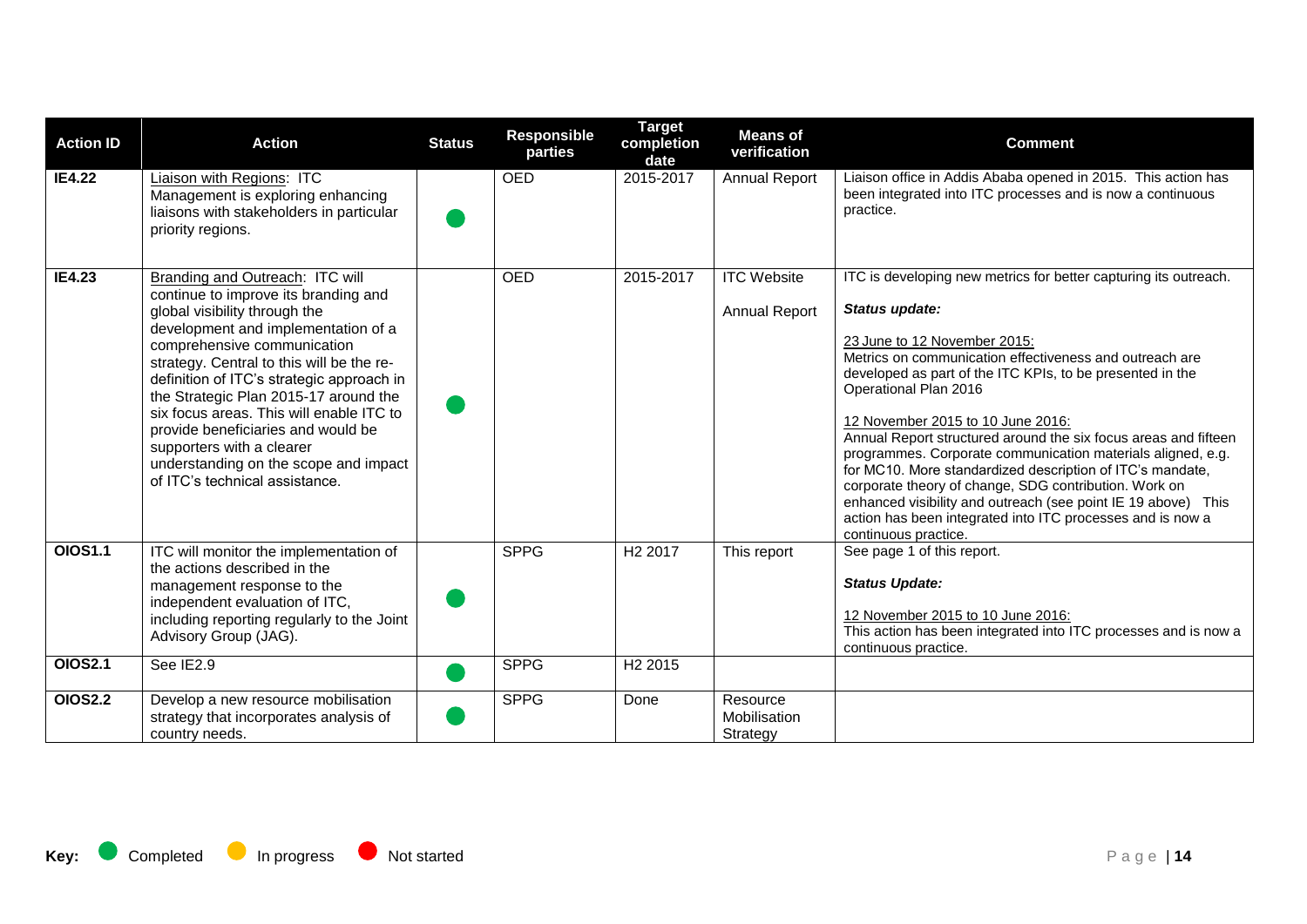| <b>Action ID</b> | <b>Action</b>                                                                                                                       | <b>Status</b> | <b>Responsible</b><br>parties | <b>Target</b><br>completion<br>date | <b>Means of</b><br>verification | <b>Comment</b>                                                                                                                                                                                                                                                                                                                                                                                                           |
|------------------|-------------------------------------------------------------------------------------------------------------------------------------|---------------|-------------------------------|-------------------------------------|---------------------------------|--------------------------------------------------------------------------------------------------------------------------------------------------------------------------------------------------------------------------------------------------------------------------------------------------------------------------------------------------------------------------------------------------------------------------|
| <b>OIOS2.3</b>   | See IE1.7                                                                                                                           |               | <b>ITC</b><br>Management      | H <sub>2</sub> 2017                 |                                 | Status update:<br>12 November 2016 to 10 June 2016:<br>The SME Competitiveness Report 2015 has delivered a<br>framework for SME Competitiveness surveys, which are being<br>carried out at country level in partnership with TISIs. Over time,<br>this will add valuable granular data for both needs and impact<br>assessments. This action has been integrated into ITC<br>processes and is now a continuous practice. |
| <b>OIOS2.4</b>   | See IE2.9                                                                                                                           |               | <b>SPPG</b>                   | H1 2016                             |                                 |                                                                                                                                                                                                                                                                                                                                                                                                                          |
| <b>OIOS3.1</b>   | See IE2.9                                                                                                                           |               | <b>SPPG</b>                   | H <sub>2</sub> 2015                 |                                 |                                                                                                                                                                                                                                                                                                                                                                                                                          |
| <b>OIOS3.2</b>   | See IE1.6                                                                                                                           |               | <b>SPPG</b>                   | H <sub>2</sub> 2015                 |                                 |                                                                                                                                                                                                                                                                                                                                                                                                                          |
| <b>OIOS4.1</b>   | See IE2.11                                                                                                                          |               | <b>SPPG</b>                   | Q1 2016                             |                                 |                                                                                                                                                                                                                                                                                                                                                                                                                          |
| <b>OIOS4.2</b>   | See IE2.11 An M&E capacity<br>development plan for equipping<br>programme staff with M&E skills.                                    |               | <b>SPPG</b>                   | H <sub>2</sub> 2015                 |                                 |                                                                                                                                                                                                                                                                                                                                                                                                                          |
| <b>OIOS4.3</b>   | See IE3.18 Continued roll-out of the<br>integrated project portal, including<br>finalization and use of the costing<br>methodology. |               | <b>OED</b>                    | H1 2016                             |                                 |                                                                                                                                                                                                                                                                                                                                                                                                                          |
| <b>OIOS4.4</b>   | See IE2.11 Completion of the impact<br>assessment methodology                                                                       |               | <b>SPPG</b>                   | H <sub>2</sub> 2015                 |                                 |                                                                                                                                                                                                                                                                                                                                                                                                                          |
| <b>OIOS4.5</b>   | See IE2.8                                                                                                                           |               | <b>DMD</b>                    | H <sub>2</sub> 2015                 |                                 |                                                                                                                                                                                                                                                                                                                                                                                                                          |
| <b>OIOS4.6</b>   | See IE3.18                                                                                                                          |               | <b>DPS</b>                    | H <sub>2</sub> 2016                 |                                 |                                                                                                                                                                                                                                                                                                                                                                                                                          |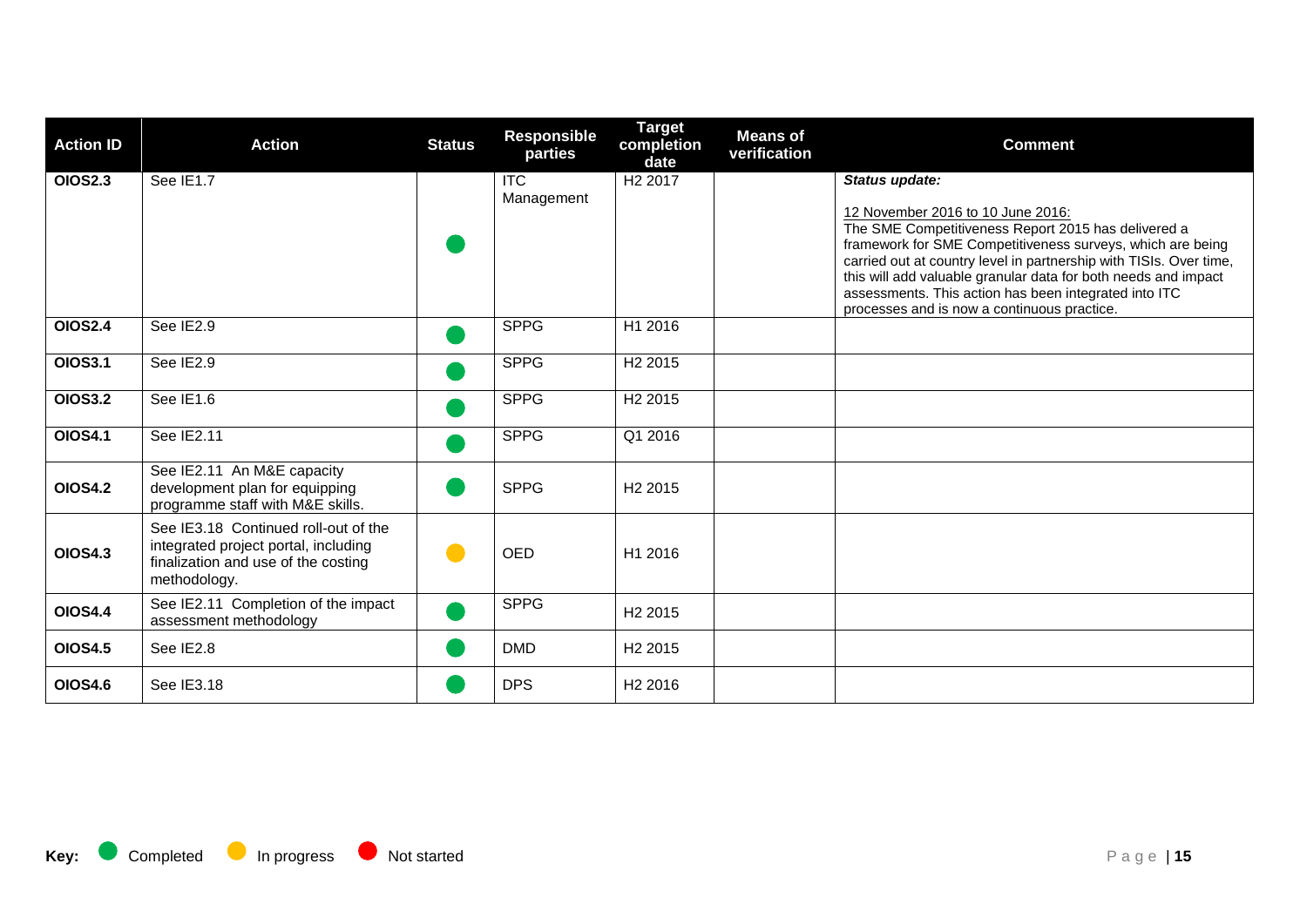| <b>Action ID</b> | Action                                                                                                                                                                                                                                                                                                                                                       | <b>Status</b> | <b>Responsible</b><br>parties | <b>Target</b><br>completion<br>date | <b>Means of</b><br>verification                | <b>Comment</b>                   |
|------------------|--------------------------------------------------------------------------------------------------------------------------------------------------------------------------------------------------------------------------------------------------------------------------------------------------------------------------------------------------------------|---------------|-------------------------------|-------------------------------------|------------------------------------------------|----------------------------------|
| <b>OIOS5.1</b>   | Gender mainstreaming at ITC: Develop<br>and promulgate key gender sensitive<br>policies, including more flexible work-<br>life balance policies, a mandatory exit<br>questionnaire, mandatory basic gender<br>training and the terms of reference for<br>a Gender Focal Point complemented<br>with terms of engagement for<br><b>UNSWAP Business Owners.</b> |               | <b>HR</b>                     | Done                                | Gender policy<br>and guidelines<br>issued      | Policies issued in May/June 2015 |
| <b>OIOS5.2</b>   | Appoint a Gender Focal Point focused<br>on gender parity in the workplace, in<br>line with the requirements of the UN-<br>SWAP framework, as well as an<br>alternate.                                                                                                                                                                                        |               | <b>HR</b>                     | Done                                | Appointment of<br><b>Gender Focal</b><br>Point | Focal Point appointed May 2015   |

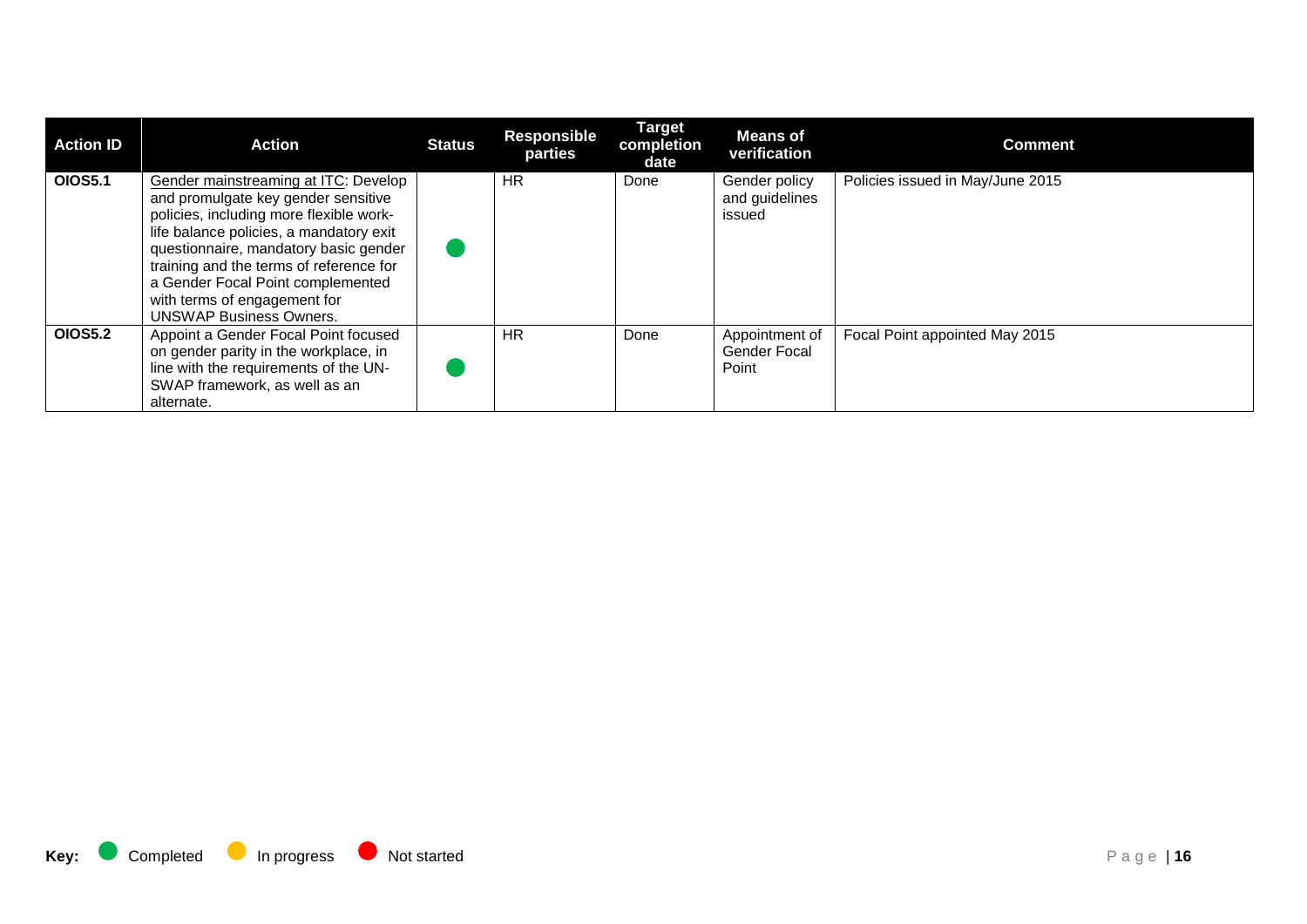| <b>Action ID</b> | <b>Action</b>                                                                                                                                         | <b>Status</b> | <b>Responsible</b><br>parties | <b>Target</b><br>completion<br>date | <b>Means of</b><br>verification        | <b>Comment</b>                                                                                                                                                                                                                                                                                                                                                                                                                                                                                                                                                                                                                                                                                                                                                                                                                                                                                                                                                                                                                                                                                                                                                                                                                                                                                                                                                                                                                                                                                                                                                                                                                                                                                                                                                                                                                                                                                                                                                                                                                                                                                                                                                                                                                                                                                                                                                            |
|------------------|-------------------------------------------------------------------------------------------------------------------------------------------------------|---------------|-------------------------------|-------------------------------------|----------------------------------------|---------------------------------------------------------------------------------------------------------------------------------------------------------------------------------------------------------------------------------------------------------------------------------------------------------------------------------------------------------------------------------------------------------------------------------------------------------------------------------------------------------------------------------------------------------------------------------------------------------------------------------------------------------------------------------------------------------------------------------------------------------------------------------------------------------------------------------------------------------------------------------------------------------------------------------------------------------------------------------------------------------------------------------------------------------------------------------------------------------------------------------------------------------------------------------------------------------------------------------------------------------------------------------------------------------------------------------------------------------------------------------------------------------------------------------------------------------------------------------------------------------------------------------------------------------------------------------------------------------------------------------------------------------------------------------------------------------------------------------------------------------------------------------------------------------------------------------------------------------------------------------------------------------------------------------------------------------------------------------------------------------------------------------------------------------------------------------------------------------------------------------------------------------------------------------------------------------------------------------------------------------------------------------------------------------------------------------------------------------------------------|
| <b>OIOS5.3</b>   | Strengthen accountability<br>mechanisms at the senior                                                                                                 |               | HR / ITC<br>Management        | H <sub>2</sub> 2015                 | <b>Gender Parity</b><br><b>Metrics</b> | Policy being developed and accountability mechanism is being implemented<br>through staff objectives in the Performance Appraisal System.                                                                                                                                                                                                                                                                                                                                                                                                                                                                                                                                                                                                                                                                                                                                                                                                                                                                                                                                                                                                                                                                                                                                                                                                                                                                                                                                                                                                                                                                                                                                                                                                                                                                                                                                                                                                                                                                                                                                                                                                                                                                                                                                                                                                                                 |
|                  | level through the                                                                                                                                     |               |                               |                                     |                                        | Status update:                                                                                                                                                                                                                                                                                                                                                                                                                                                                                                                                                                                                                                                                                                                                                                                                                                                                                                                                                                                                                                                                                                                                                                                                                                                                                                                                                                                                                                                                                                                                                                                                                                                                                                                                                                                                                                                                                                                                                                                                                                                                                                                                                                                                                                                                                                                                                            |
|                  | development of gender<br>parity metrics and<br>promoting the Women's<br><b>Empowerment Principles</b><br>both inside and outside<br>the organization. |               |                               |                                     |                                        | 23 June to 12 November:<br>Policy on "Gender Parity at ITC" (ITC/EDB/2015/06) was promulgated on 11<br>June 2015. It is underpinned by a comprehensive set of measures for<br>achieving gender parity ranging from target setting, accountability<br>mechanisms and robust monitoring and evaluation system to staff selection<br>supporting measures and mentoring programmes. ITC set the year 2020 to<br>reach parity at the corporate level. At the P4 and P5 levels, ITC aims to<br>achieve gender parity by 2020 and 2023, respectively. The policy prescribes<br>the need to establish a mandatory goal in the performance appraisals of all<br>Section Chiefs and Division Directors to assess their contributions in reaching<br>the goal of gender parity.<br>12 November 2015 to 10 June 2016:<br>Gender parity metrics: ITC has adopted a set of policies and practices to<br>improve gender equality in ITC. As a result ITC has seen an increase in the<br>representation of professional women by 1.8 percentage points, from 39.4% in<br>2014 to 41.2% as at 1 June 2016. Sr. accountability mechanisms and a robust<br>monitoring and evaluation system established and mandated through ITC-wide<br>policy on Gender Parity and gender parity targets set at corporate, P-4 and P-<br>5 levels. ITC Gender Diversity Scorecard (GDS) represents a tool which uses<br>real-time data to monitor gender parity. The GDS is fully incorporated in ITC<br>Staff selection system, shared with hiring managers to apprise them of the<br>impact of hiring decisions on the representation of women. A mandatory goal<br>has been included in the 2016/17 performance appraisals of all Division<br>Directors and Section Chiefs to assess their contributions in reaching the goal<br>of gender parity.<br>Promoting the Women's Empowerment Principles: Since 2015, ITC has<br>put into place a comprehensive policy and electronic system to encourage<br>staff to apply for and managers to support work-life balance arrangements,<br>which already yielded positive results. In Q4 2015, ITC organized trainings on<br>unconscious bias, leadership and well-being trained (150+ staff and senior<br>management attendance). As a result of analysis of exit questionnaires<br>collected in 2015, ITC deployed a programme (consultations, training and |
|                  |                                                                                                                                                       |               |                               |                                     |                                        | coaching) on conflict management and how to deal effectively with conflict and<br>prohibited conduct.                                                                                                                                                                                                                                                                                                                                                                                                                                                                                                                                                                                                                                                                                                                                                                                                                                                                                                                                                                                                                                                                                                                                                                                                                                                                                                                                                                                                                                                                                                                                                                                                                                                                                                                                                                                                                                                                                                                                                                                                                                                                                                                                                                                                                                                                     |